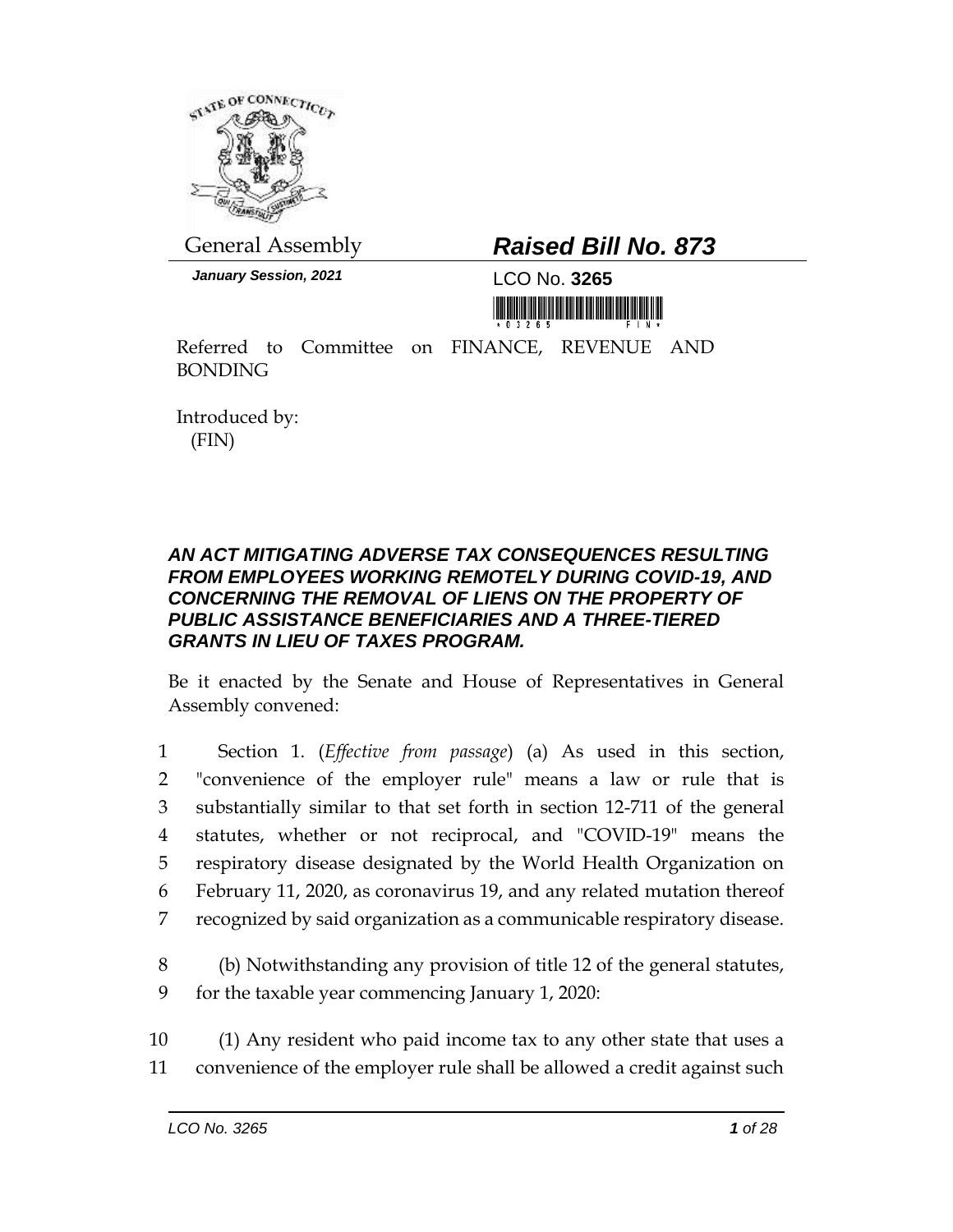resident's Connecticut income tax, for the tax paid to such other state on income earned by such resident while working remotely from this state for said taxable year, including while obligated by necessity to work remotely from this state;

 (2) Any resident who paid income tax to any other state that has enacted a law or rule requiring a nonresident employee to pay nonresident income tax to such other state on income earned while such nonresident employee was working remotely from this state due to COVID-19 if, immediately prior to March 11, 2020, such nonresident employee was performing such work within such other state, shall be 22 allowed a credit against such resident's Connecticut income tax, for the tax paid to such other state on income earned by such resident while working remotely from this state for said taxable year; and

 (3) The Department of Revenue Services shall not consider, in determining whether an employer has nexus with this state for purposes of the imposition of any Connecticut tax, the activities of an employee who worked remotely from this state during said taxable year solely due to COVID-19.

 Sec. 2. Section 4a-13 of the general statutes is repealed and the following is substituted in lieu thereof (*Effective July 1, 2021*):

 For purposes of this section and section 4a-16, as amended by this act, "cash assistance" means payments made to a beneficiary of the aid to families with dependent children program, the state-administered 35 general assistance program, the state supplement program or the temporary family assistance program. The Commissioner of Administrative Services may accept mortgage notes and mortgage deeds in payment of claims due for **[**welfare assistance or**]** (1) institutional care **[**,**]** in state humane institutions, as defined in section 17b-222, or correctional institutions administered by the Commissioner 41 of Correction, and (2) cash assistance and medical assistance, provided 42 that no such claims shall be due and payable from mortgage notes and mortgage deeds valued at two hundred fifty thousand dollars or less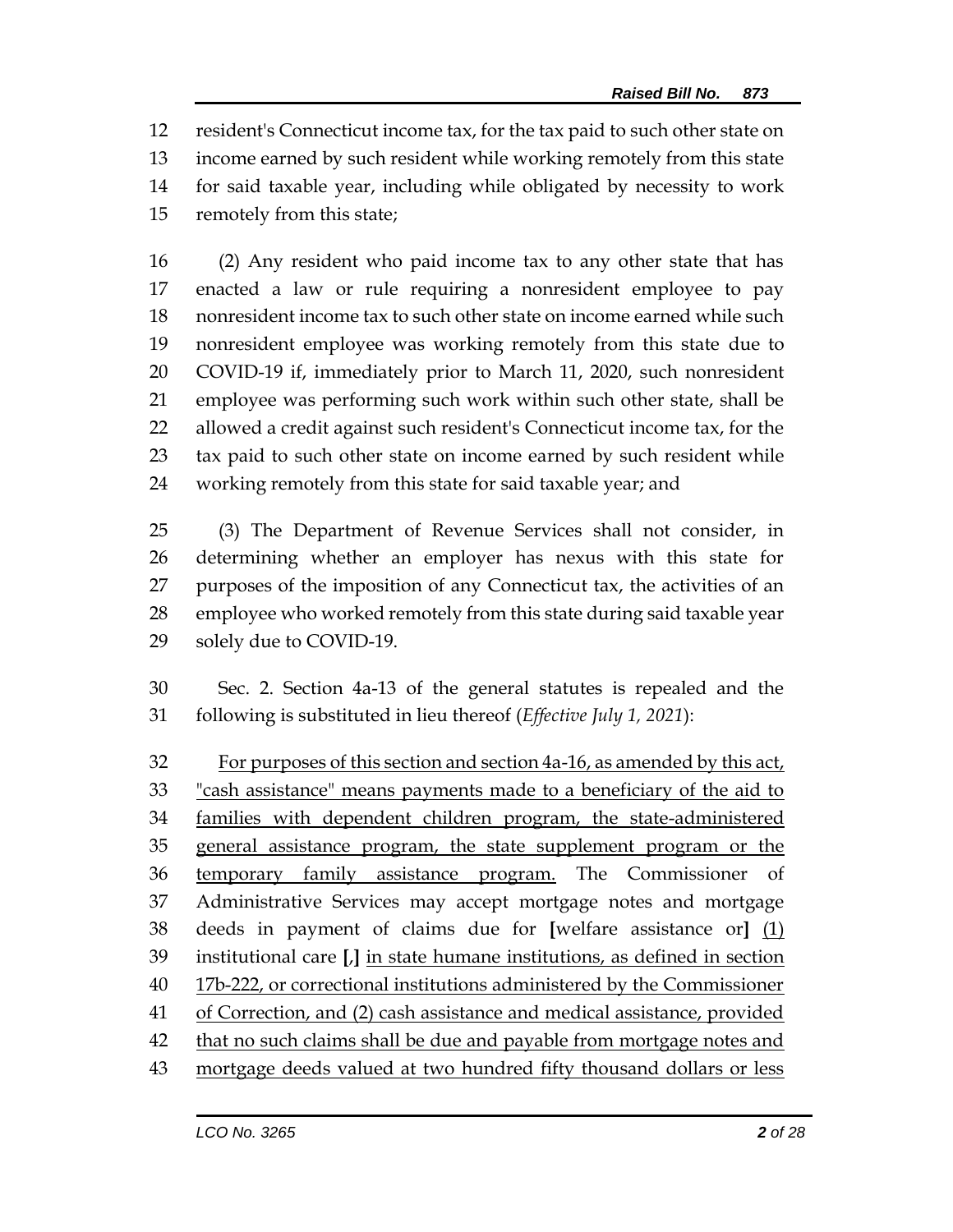unless required under federal law or the provisions of section 18-85c. 45 The commissioner may accept such mortgage notes and mortgage deeds on such terms and conditions as the commissioner deems proper and reasonable, and such encumbrances may be foreclosed in an action brought in a court of competent jurisdiction by the commissioner on behalf of the state. Any such encumbrance shall be released by the commissioner upon payment of the amount by it secured.

 Sec. 3. Section 4a-16 of the general statutes is repealed and the following is substituted in lieu thereof (*Effective July 1, 2021*):

 When any person supported or cared for by the state (1) under a program of **[**public**]** cash or medical assistance, **[**or**]** (2) in an institution maintained by the Department of Developmental Services or Department of Mental Health and Addiction Services, **[**or**]** (3) when an inmate of the Department of Correction, or **[**when any**]** (4) as a child committed to the Commissioner of Social Services or Commissioner of 59 Children and Families dies, leaving only personal estate, including personal assets owing and due the estate after death, not exceeding the aggregate value, as described in section 45a-273, as amended by this act, the Commissioner of Administrative Services or the commissioner's authorized representative shall **[**, upon filing**]** file with the probate court having jurisdiction of such estate a certificate that the total estate is under the aggregate value, as described in section 45a-273, as amended by this act, and the claim of the state for the cost of any care or support, required to be recovered under federal law or the provisions of 18-85c, together with the expense of last illness not exceeding three hundred seventy-five dollars and funeral and burial expenses in accordance with **[**section**]** sections 17b-84 and 17b-131, equals or exceeds the amount of such estate. **[**,**]** The commissioner shall be issued a certificate by said court that the commissioner is the legal representative of such estate only for the following purpose. The commissioner shall have authority to claim such estate, the commissioner's receipt for the same to be a valid discharge of the liability of any person turning over the same, and to settle the same by payment of the expense of last illness not exceeding three hundred seventy-five dollars, expense of funeral and burial in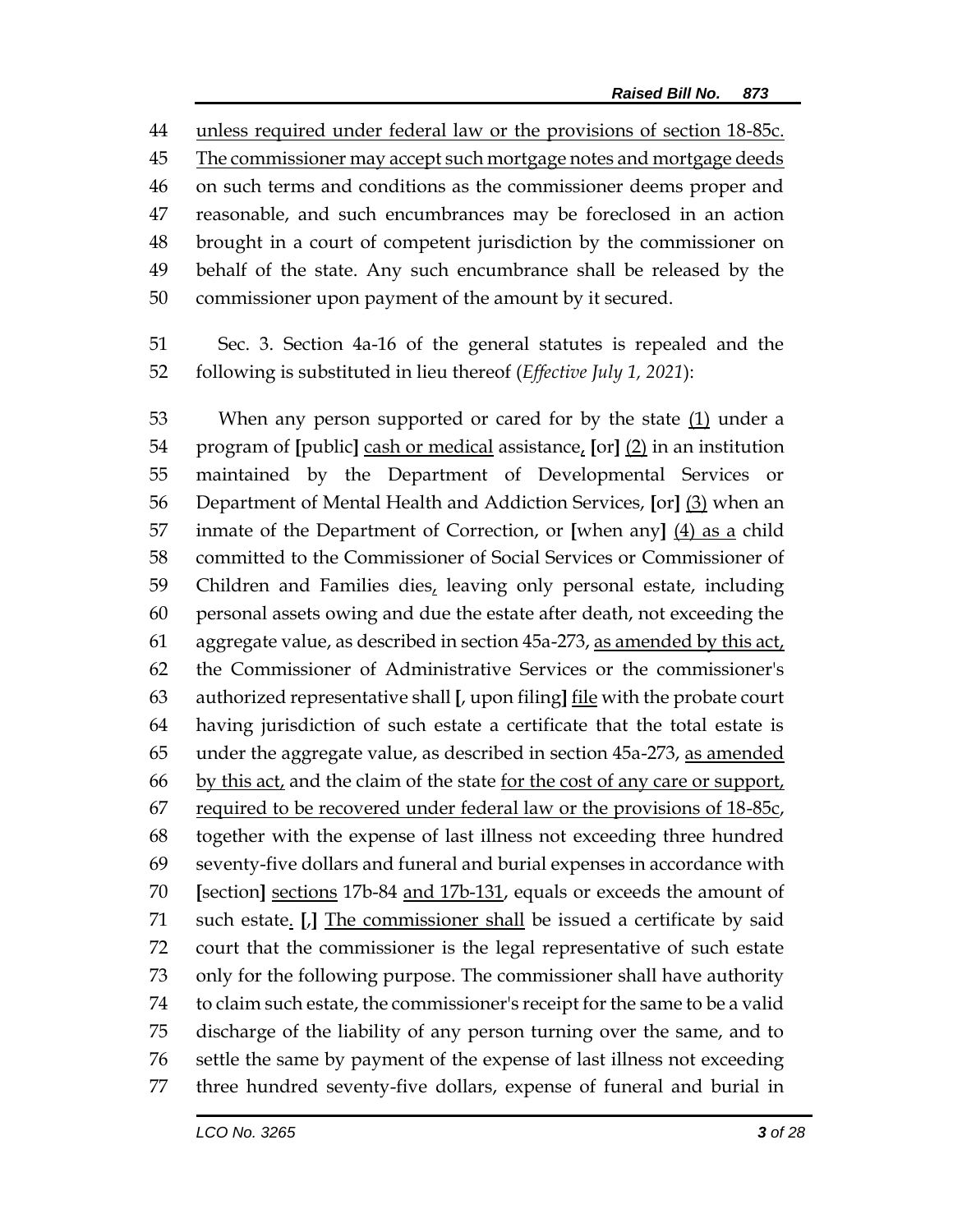accordance with **[**section**]** sections 17b-84 and 17b-131 and the remainder as partial or full reimbursement of the claim of the state only for amounts due under the provisions of section 18-85c or federal law for (A) care **[**or assistance**]** rendered to the decedent as described in subdivisions (2) to (4), inclusive, of this section, or (B) cash or medical assistance the state is required to recover under federal law. The commissioner shall file with said probate court a statement of the settlement of such estate as herein provided.

 Sec. 4. Subsection (b) of section 17b-77 of the general statutes is repealed and the following is substituted in lieu thereof (*Effective July 1, 2021*):

 (b) The Commissioner of Social Services shall notify each applicant for aid under the state supplement program, medical assistance program, temporary family assistance program and state-administered general assistance program of the provisions of sections 17b-93 to 17b-93 97, inclusive, as amended by this act, in general terms, at the time of application for such aid. The commissioner shall notify each person who may be liable for repayment of such aid, if known, of the provisions of sections 17b-93 to 17b-97, inclusive, as amended by this act, in general terms, not later than thirty days after the applicant for such aid is determined to be eligible for such aid or, if not known at the time the applicant is determined to be eligible for such aid, **[**the department shall give such notice**]** not later than thirty days after the date on which the commissioner identifies such person as one who may be liable for repayment of such aid. The notice shall be (1) written in plain language, (2) in an easily readable and understandable format, and (3) whenever possible, in the first language of the applicant or person who may be liable for repayment of such aid.

 Sec. 5. Section 17b-79 of the general statutes is repealed and the following is substituted in lieu thereof (*Effective July 1, 2021*):

 (a) For purposes of this section, "cash assistance" means payments made to a beneficiary of the state supplement program, temporary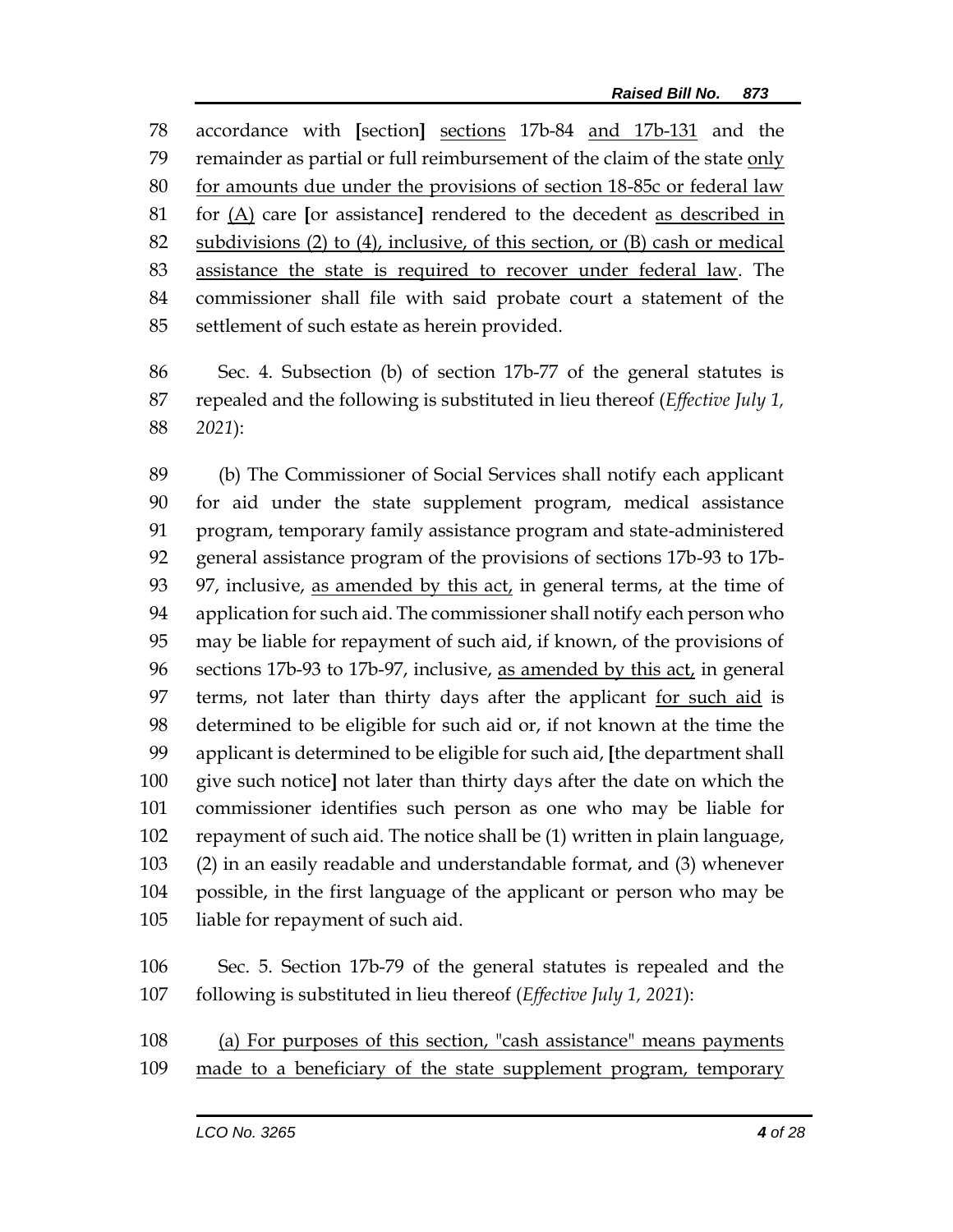family assistance program or the state-administered general assistance program. No person shall be deemed ineligible to receive an award under the state supplement program, medical assistance program, temporary family assistance program, state-administered general assistance program or supplemental nutrition assistance program for himself or herself or for any person for whose support he or she is liable by reason of having an interest in real property, maintained as his or her home, provided the equity in such property **[**shall**]** does not exceed the limits established by the commissioner. The commissioner may place a lien against any property to secure the claim of the state for all amounts which it has paid or may thereafter pay to such person or in such person's behalf **[**under any such program, or**]** (1) for cash or medical assistance, (2) to or on behalf of any person for whose support he or she is liable, **[**except for**]** or (3) for any medical assistance, provided that, for property valued at two hundred fifty thousand dollars or less, the commissioner may only recover amounts due for cash or medical assistance required to be recovered under federal law. Such recovery shall not include property maintained as a home in aid to families of dependent children cases, in which case such lien shall secure the state only for that portion of the assistance grant awarded for amortization of a mortgage or other encumbrance beginning with the fifth month after the original grant for principal payment on any such encumbrance is made, and each succeeding month of such grant thereafter. The claim of the state shall be secured by filing a certificate in the land records of the town or towns in which any such real estate is situated, describing such real estate. Any such lien may, at any time during which the amount secured by such lien remains unpaid, be foreclosed in an action brought in a court of competent jurisdiction by the commissioner on behalf of the state. Any real estate to which title has been taken by foreclosure under this section, or which has been conveyed to the state in lieu of foreclosure, may be sold, transferred or conveyed for the state by the commissioner with the approval of the Attorney General, and the commissioner may, in the name of the state, execute deeds for such purpose. Such lien shall be released by the commissioner upon payment of the amount secured by such lien, or an amount equal to the value of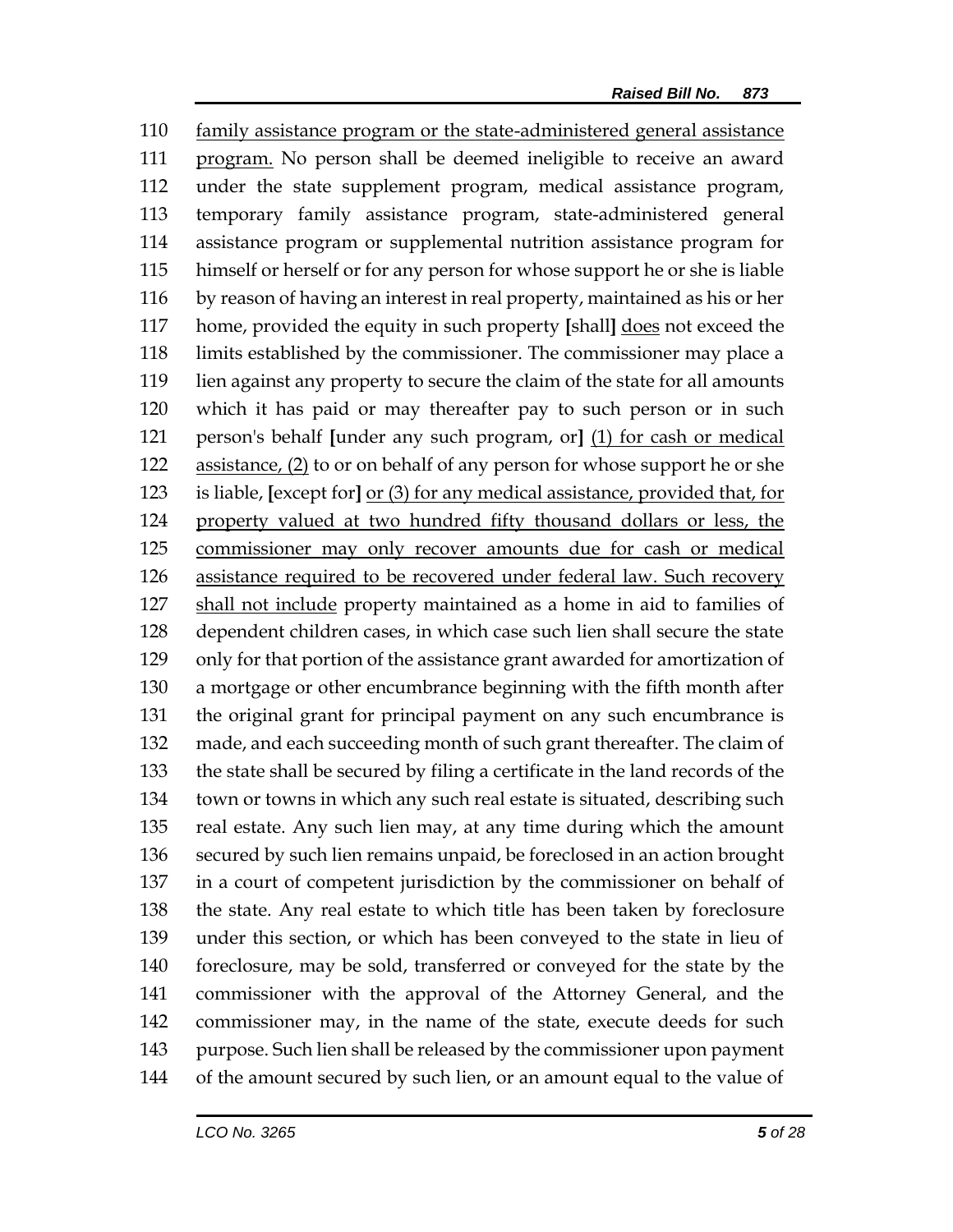the beneficiary's interest in such property if the value of such interest is less than the amount secured by such lien, at the commissioner's discretion, and with the advice and consent of the Attorney General, upon a compromise of the amount due to the state. At the discretion of 149 the commissioner, the beneficiary, or, in the case of a husband and wife living together, the survivor of them, as long as he or she lives, or a dependent child or children, may be permitted to occupy such real property.

 (b) On and after July 1, 2021, the state shall not recover cash assistance or medical assistance from a lien filed on any property valued at two hundred fifty thousand dollars or less, unless the state is required to recover such assistance under federal law. Any certificate or lien filed under this section by or on behalf of the state on such property prior to July 1, 2021, shall be released by the state if the recovery of such assistance is not required under federal law.

 Sec. 6. Section 17b-85 of the general statutes is repealed and the following is substituted in lieu thereof (*Effective July 1, 2021*):

 If any person receiving an award for the care of any dependent child or children, or any person legally liable for the support of such child or children, or any other person being supported wholly or in part under the provisions of the state supplement program, medical assistance program, temporary family assistance program or state-administered general assistance program or any beneficiary under such provisions or any legally liable relative of such beneficiary, receives property, wages, income or resources of any kind, such person or beneficiary, within ten days after obtaining knowledge of or receiving such property, wages, income or resources, shall notify the commissioner thereof, orally or in writing, unless good cause is established for failure to provide such notice, as determined by the commissioner. No such person or beneficiary shall sell, assign, transfer, encumber or otherwise dispose of any property without the consent of the commissioner unless such property is valued at two hundred fifty thousand dollars or less and such person has not received care or support payments the state is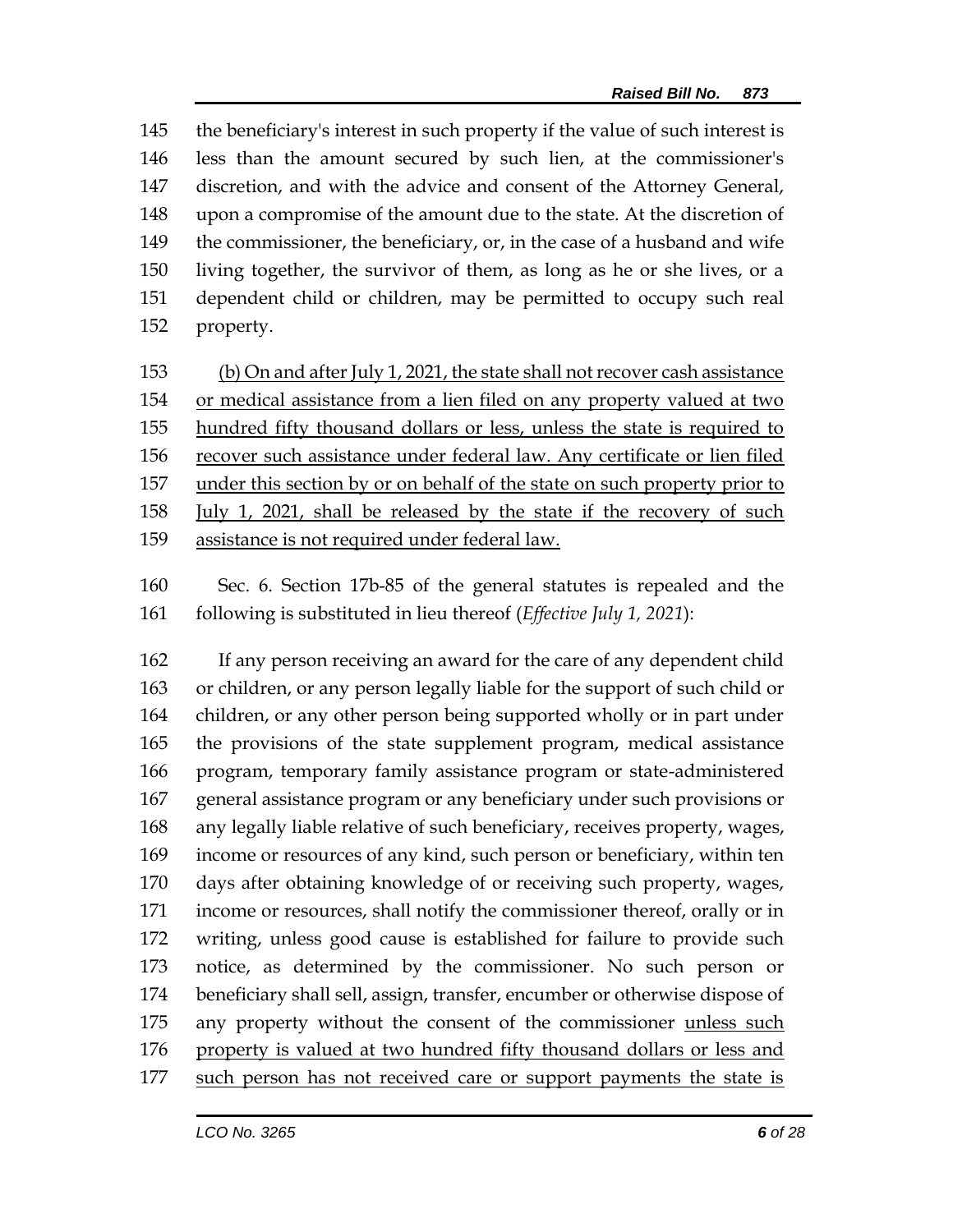required to recover under federal law. The provisions of section 17b-137 shall be applicable with respect to any person applying for or receiving an award under such provisions. Except for the supplemental nutrition assistance program, any change in the information which has been furnished on an application form or a redetermination of eligibility form shall also be reported to the commissioner, orally or in writing, within ten days of the occurrence of such change, unless good cause is established for failure to provide such notice, as determined by the commissioner. For participants in the supplemental nutrition assistance program, the commissioner shall establish reporting requirements regarding such changes in information in accordance with applicable federal law, as may be amended from time to time.

 Sec. 7. Section 17b-93 of the general statutes is repealed and the following is substituted in lieu thereof (*Effective July 1, 2021*):

 (a) If a beneficiary of aid under the state supplement program, medical assistance program, aid to families with dependent children program, temporary family assistance program or state-administered general assistance program has or acquires property of any kind or interest in any property, estate or claim of any kind, except moneys received for the replacement of real or personal property, the state of 198 Connecticut shall have a claim, subject to subsections (b) and (c) of this section and the provisions of section 17b-94, as amended by this act, which shall have priority over all other unsecured claims and unrecorded encumbrances, against such beneficiary for the full amount paid, **[**subject to the provisions of section 17b-94, to the beneficiary or on the beneficiary's behalf under said programs;**]** provided that the state's claim on property valued at two hundred fifty thousand dollars or less shall not exceed the amount the state is required to recover under 206 federal law, and, in addition thereto, the parents of an aid to dependent children beneficiary, a state-administered general assistance beneficiary or a temporary family assistance beneficiary shall be liable to repay, 209 subject to the provisions of section 17b-94, as amended by this act, to the state the full amount of any such aid paid to or on behalf of either parent, his or her spouse, and his or her dependent child or children, as defined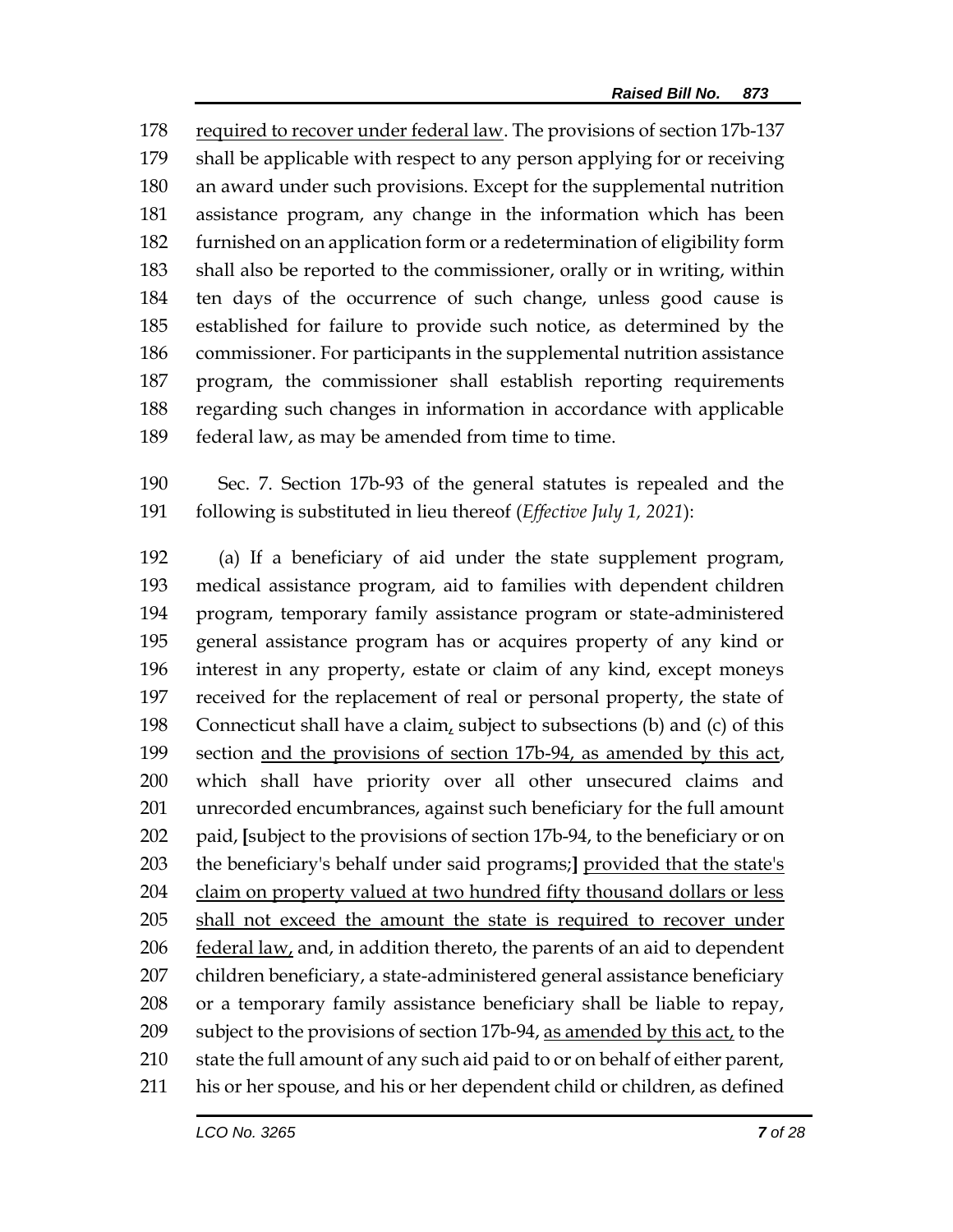in section 17b-75, to the extent such payments are required to be recovered by the state under federal law or the value of such parent's assets or estate exceeds two hundred fifty thousand dollars. The state of Connecticut shall have a lien against property of any kind or interest in any property, estate or claim of any kind of the parents of an aid to dependent children, temporary family assistance or state administered general assistance beneficiary, in addition and not in substitution of **[**its**]** any other state claim, for amounts owing under any order for support of any court or any family support magistrate, including any arrearage under such order, provided household goods and other personal property identified in section 52-352b, real property pursuant to section 17b-79, as amended by this act, as long as such property is used as a home for the beneficiary and money received for the replacement of real or personal property, shall be exempt from such lien.

 (b) Any person who received cash benefits under the aid to families with dependent children program, the temporary family assistance program or the state-administered general assistance program, when such person was under eighteen years of age, shall not be liable to repay the state for such assistance.

 (c) No claim, except a claim required to be made under federal law, shall be made, or lien applied, against any payment made pursuant to chapter 135, any payment made pursuant to section 47-88d or 47-287, any moneys received as a settlement or award in a housing or employment or public accommodation discrimination case, any court- ordered retroactive rent abatement, including any made pursuant to subsection (e) of section 47a-14h or section 47a-4a, 47a-5 or 47a-57, or any security deposit refund pursuant to subsection (d) of section 47a-21 paid to a beneficiary of assistance under the state supplement program, medical assistance program, aid to families with dependent children program, temporary family assistance program or state-administered general assistance program or paid to any person who has been supported wholly, or in part, by the state, in accordance with section 17b-223, in a humane institution.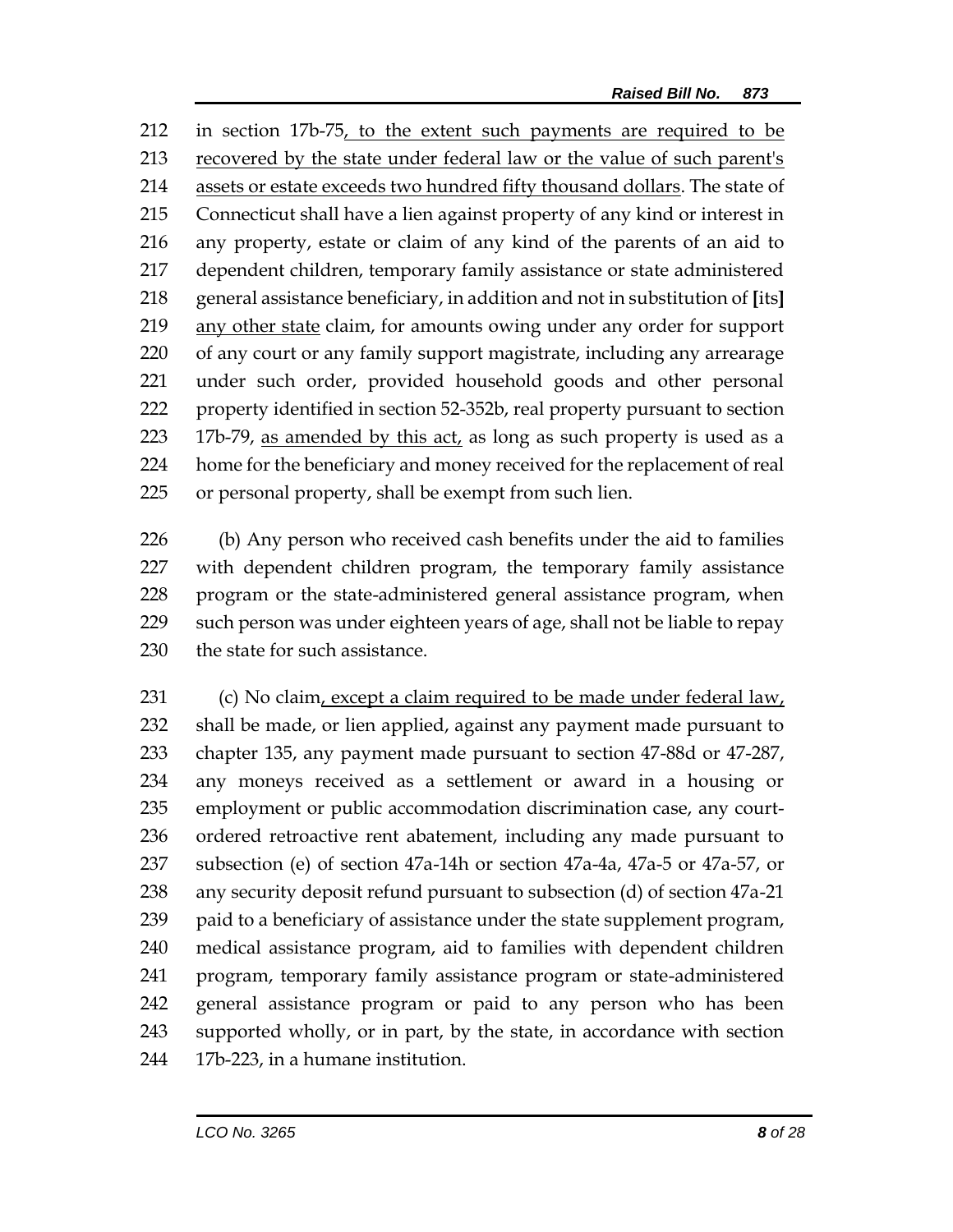(d) Notwithstanding any provision of the general statutes, whenever funds are collected pursuant to this section or section 17b-94, as amended by this act, and the person who otherwise would have been entitled to such funds is subject to a court-ordered current or arrearage child support payment obligation in a IV-D support case, such funds shall first be paid to the state for reimbursement of Medicaid funds granted to such person for medical expenses incurred for injuries related to a legal claim by such person which was the subject of the state's lien and such funds shall then be paid to the Office of Child Support Services for distribution pursuant to the federally mandated child support distribution system implemented pursuant to subsection (j) of section 17b-179. The remainder, if any, shall be paid to the state for payment of previously provided assistance **[**through the state supplement program, medical assistance program, aid to families with dependent children program, temporary family assistance program or state-administered general assistance program**]** that the state is required to recover under federal law or, if such recovery is not required under federal law, from an estate that exceeds the value of two hundred fifty thousand dollars.

 (e) The Commissioner of Social Services shall adopt regulations, in accordance with chapter 54, establishing criteria and procedures for 265 adjustment of the claim of the state of Connecticut against any parent 266 liable for child support payments under subsection (a) of this section. The purpose of any such adjustment shall be to encourage the positive involvement of noncustodial parents in the lives of their children and to encourage noncustodial parents to begin making regular support payments.

 (f) On and after July 1, 2021, the state shall not recover cash assistance 272 or medical assistance from a lien filed on any property valued at two 273 hundred fifty thousand dollars or less, unless the state is required to recover such assistance under federal law. Any certificate or lien filed under this section by or on behalf of the state on such property prior to 276 July 1, 2021, shall be released by the state if the recovery of such assistance is not required under federal law. For purposes of this 278 subsection, cash assistance means payments made to a beneficiary of the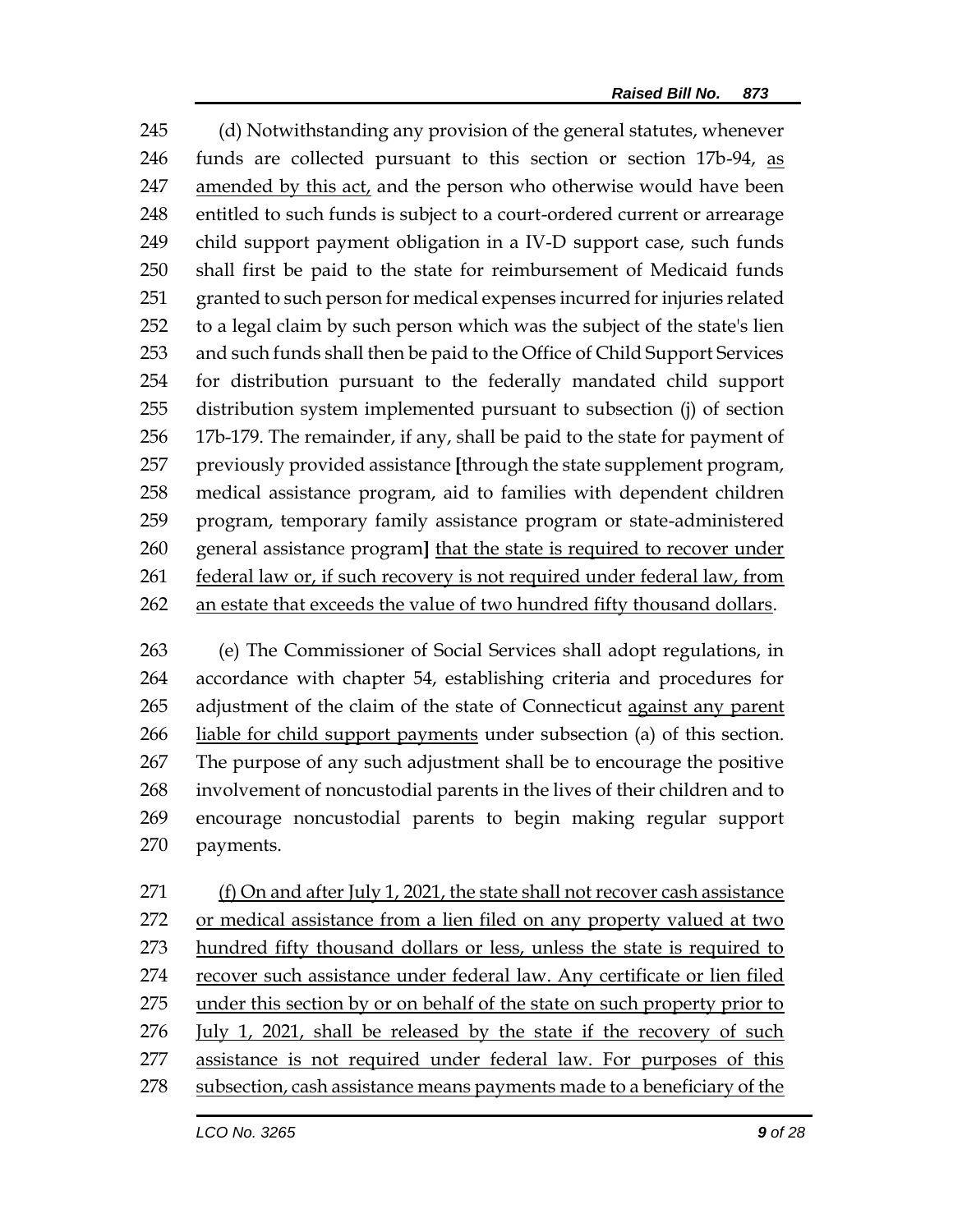aid to families with dependent children program, the state-administered

 general assistance program, the state supplement program or the temporary family assistance program.

 Sec. 8. Section 17b-94 of the general statutes is repealed and the following is substituted in lieu thereof (*Effective July 1, 2021*):

 (a) In the case of causes of action of beneficiaries of aid under the state supplement program, medical assistance program, aid to families with dependent children program, temporary family assistance program or state-administered general assistance program, subject to subsections (b) and (c) of section 17b-93, as amended by this act, or of a parent liable 289 to repay the state under the provisions of section 17b-93, as amended by this act, the claim of the state shall be a lien against the proceeds therefrom in the amount of the assistance paid or fifty per cent of the proceeds received by such beneficiary or such parent after payment of all expenses connected with the cause of action, whichever is less, for repayment under section 17b-93, as amended by this act, **[**and shall have priority**]** provided the proceeds from the cause of action exceeds two hundred fifty thousand dollars or the state is required to recover all, or a portion of the proceeds, under federal law for the assistance paid. The state's claim shall have priority over all other claims except attorney's fees for said causes, expenses of suit, costs of hospitalization connected with the cause of action by whomever paid over and above hospital insurance or other such benefits, and, for such period of hospitalization as was not paid for by the state, physicians' fees for services during any such period as are connected with the cause of action over and above medical insurance or other such benefits; and such claim shall consist of the total assistance repayment for which claim may be made under said programs under the provisions of this section. The proceeds of such causes of action shall be assignable to the state for payment of the amount due under section 17b-93, as amended by this act, subject to the provisions of this subsection, irrespective of any other provision of law. Upon presentation to the attorney for the beneficiary of an assignment of such proceeds executed by the beneficiary or his conservator or guardian, such assignment shall constitute an irrevocable direction to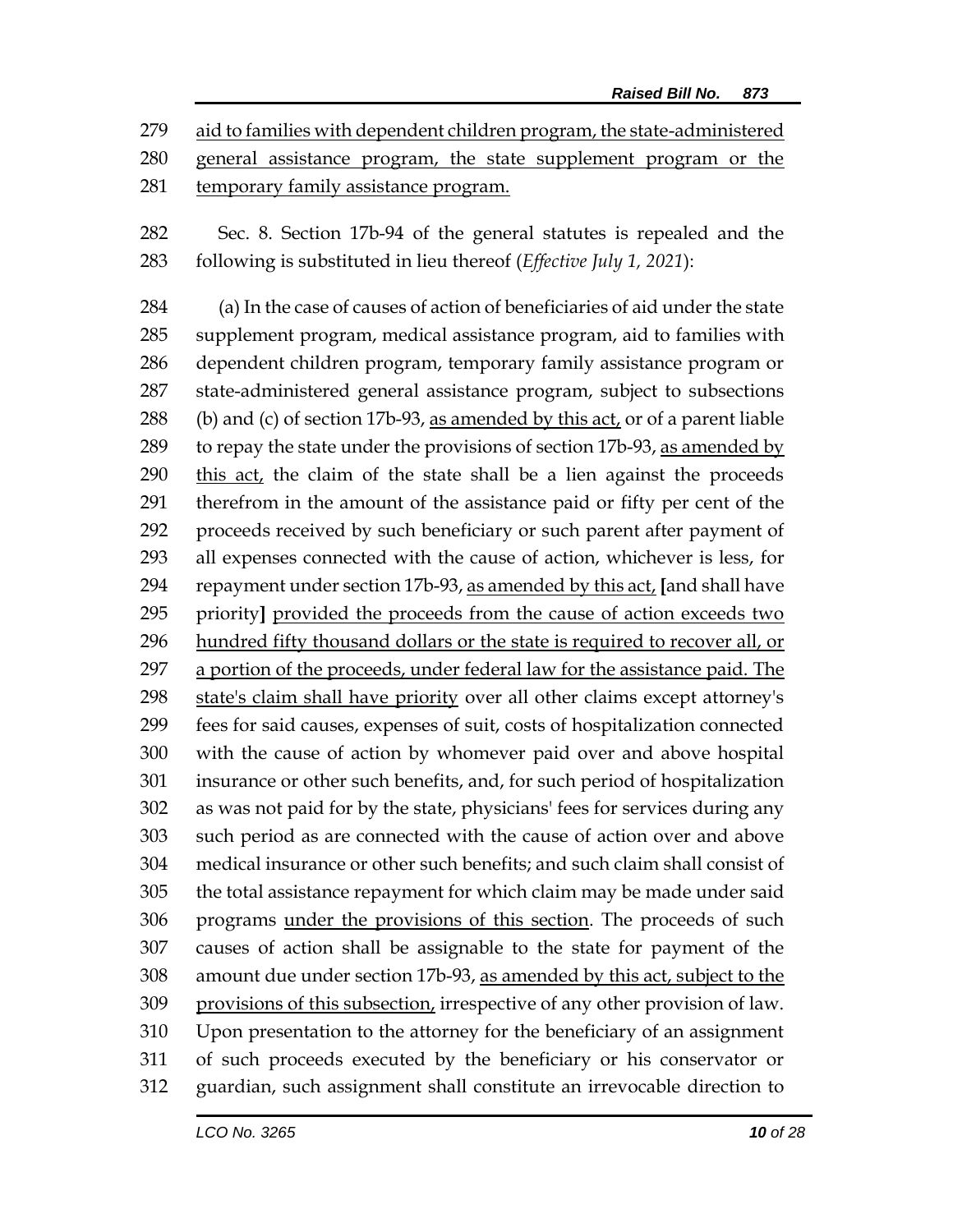the attorney to pay the Commissioner of Administrative Services in accordance with its terms, except if, after settlement of the cause of action or judgment thereon, the Commissioner of Administrative Services does not inform the attorney for the beneficiary of the amount of lien which is to be paid to the Commissioner of Administrative Services within forty-five days of receipt of the written request of such attorney for such information, such attorney may distribute such proceeds to such beneficiary and shall not be liable for any loss the state may sustain thereby.

 (b) In the case of an inheritance of an estate by a beneficiary of aid under the state supplement program, medical assistance program, aid to families with dependent children program, temporary family assistance program or state-administered general assistance program, subject to subsections (b) and (c) of section 17b-93, as amended by this act, or by a parent liable to repay the state under the provisions of section 17b-93, as amended by this act, fifty per cent of the assets of the estate payable to the beneficiary or such parent or the amount of such 330 assets equal to the amount of assistance paid, provided the value of the estate exceeds two hundred fifty thousand dollars, or is otherwise required to be recovered by the state under federal law, whichever is less, shall be assignable to the state for payment of the amount due 334 under section 17b-93, as amended by this act. The state shall have a lien against such assets in the applicable amount specified in this subsection. The Court of Probate shall accept any such assignment executed by the beneficiary or parent or any such lien notice if such assignment or lien notice is filed by the Commissioner of Administrative Services with the court prior to the distribution of such inheritance, and to the extent of such inheritance not already distributed, the court shall order distribution in accordance with such assignment or lien notice. If the Commissioner of Administrative Services receives any assets of an estate pursuant to any such assignment, the commissioner shall be subject to the same duties and liabilities concerning such assigned assets as the beneficiary or parent.

#### (c) On and after July 1, 2021, the state shall not recover cash assistance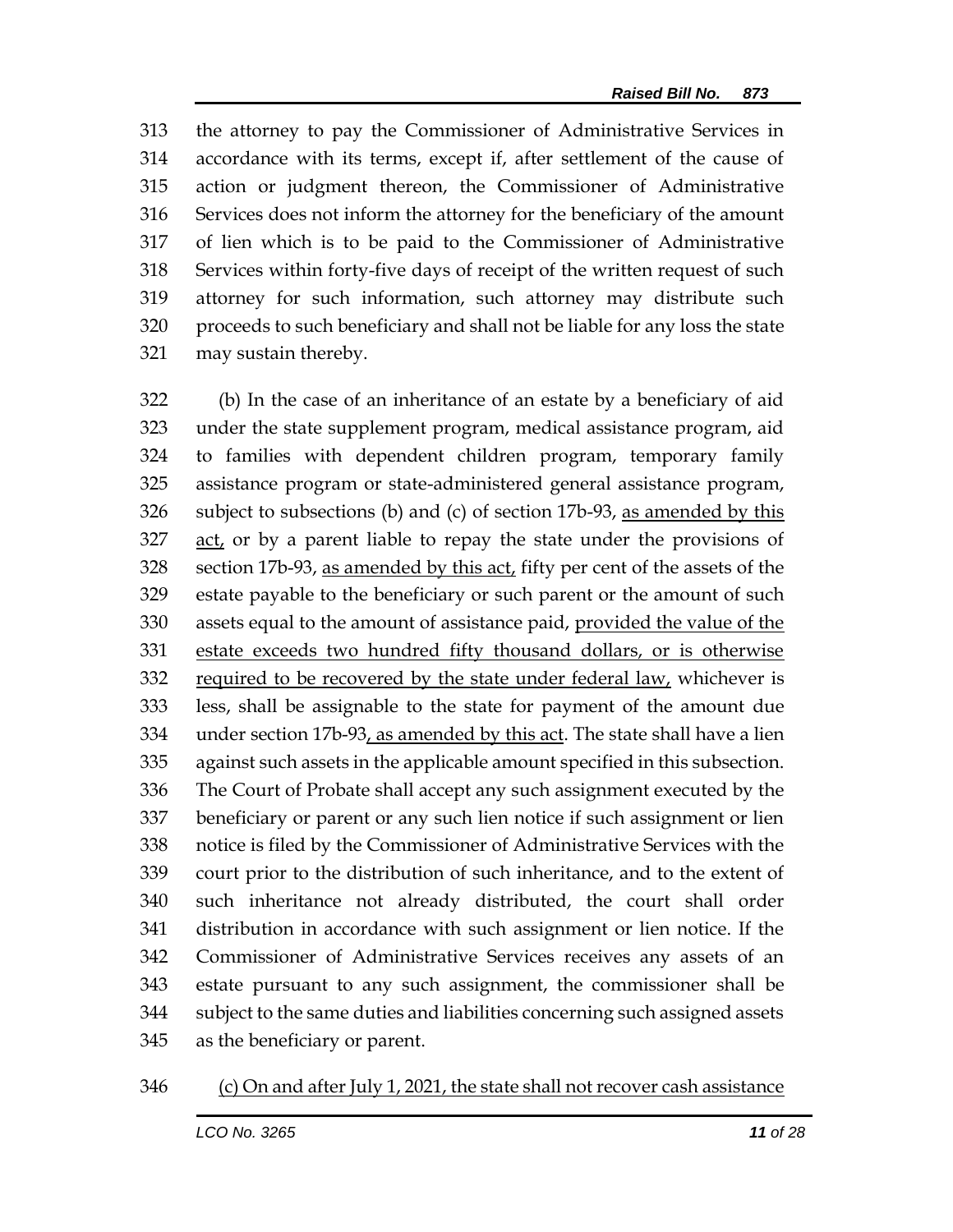or medical assistance from a lien filed on any property or estate valued at two hundred fifty thousand dollars or less, unless the state is required to recover such assistance under federal law. Any certificate or lien filed under this section by or on behalf of the state on such property or estate prior to July 1, 2021, shall be released by the state if the recovery of such assistance is not required under federal law. For purposes of this subsection, cash assistance means payments made to a beneficiary of the aid to families with dependent children program, the state-administered general assistance program, the state supplement program or the temporary family assistance program.

 Sec. 9. Section 17b-95 of the general statutes is repealed and the following is substituted in lieu thereof (*Effective July 1, 2021*):

 (a) For purposes of this section, "cash assistance" means payments made to a beneficiary under the state supplement program, aid to 361 families with dependent children program, temporary family assistance program or state-administered general assistance program. Subject to the provisions of subsection (b) of this section, upon the death of a parent of a child who has, at any time, been a beneficiary under the program of aid to families with dependent children, the temporary family assistance program or the state-administered general assistance program, or upon the death of any person who has at any time been a beneficiary of aid under the state supplement program, medical assistance program, aid to families with dependent children program, temporary family assistance program or state-administered general assistance program, except as provided in subsection (b) of section 17b- 93, as amended by this act, the state shall have a claim against such parent's or **[**person's**]** beneficiary's estate for all **[**amounts paid on behalf of each such child or for the support of either parent or such child or such person under the state supplement program, medical assistance program, aid to families with dependent children program, temporary family assistance program or state-administered general assistance program**]** cash assistance or medical assistance for which the state has 379 not been reimbursed, to the extent that  $(1)$  the amount which the surviving spouse, parent or dependent children of the decedent would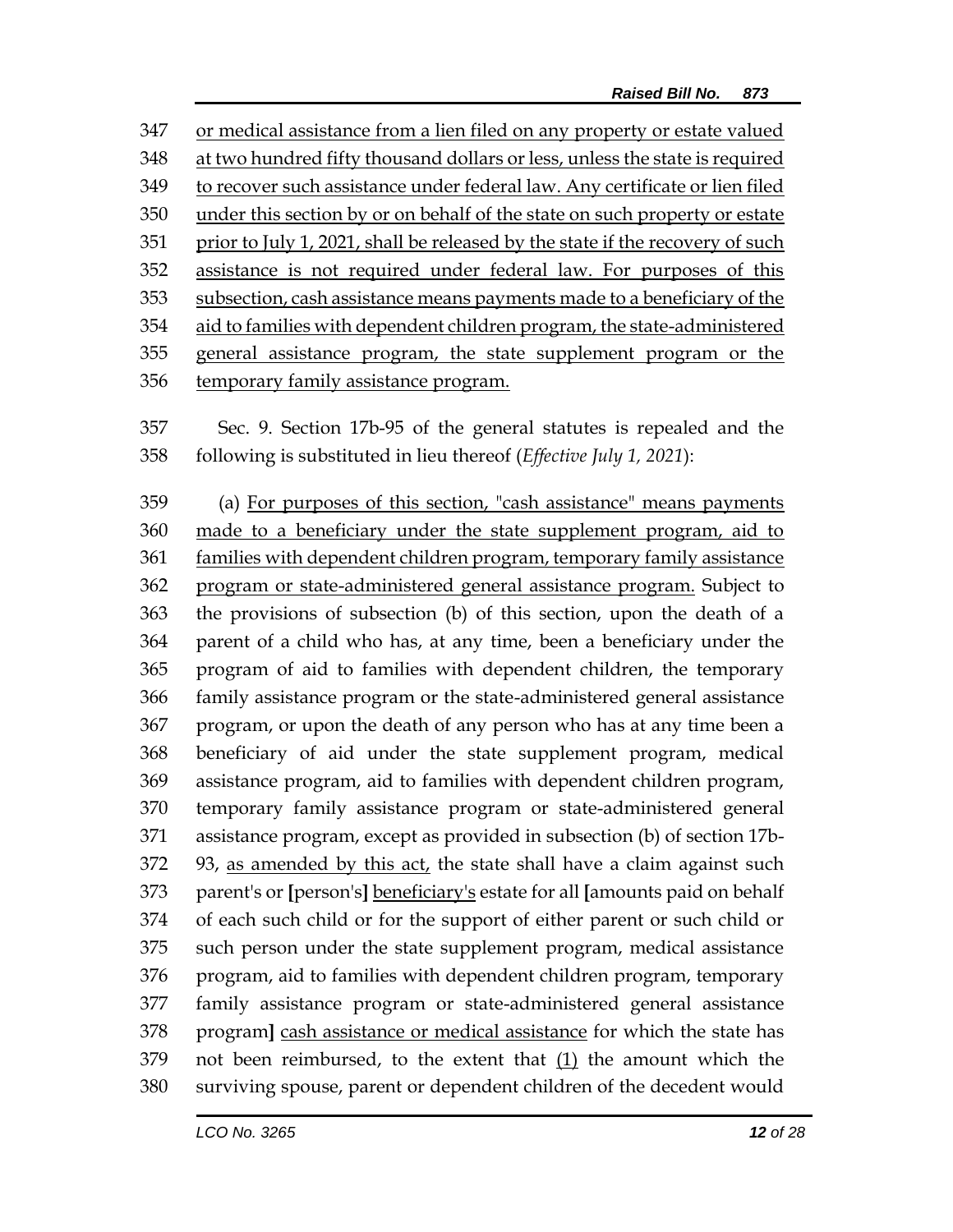381 otherwise take from such estate is not needed for their support, (2) the value of the estate exceeds two hundred fifty thousand dollars, or (3) the 383 state is required to recover such assistance under federal law. Notwithstanding the provisions of this subsection, effective for services provided on or after January 1, 2014, no state claim pursuant to this section shall be made against the estate of a recipient of medical assistance under the Medicaid Coverage for the Lowest Income Populations program, established pursuant to Section 1902(a)(10)(A)(i)(VIII) of the Social Security Act, as amended from time to time, except to the extent required by federal law.

 (b) In the case of any person dying after October 1, 1959, the claim for medical payments, even though such payments were made prior thereto, shall be restricted to medical disbursements actually made for care of such deceased beneficiary.

 (c) Claims pursuant to this section shall have priority over all unsecured claims against such estate, except (1) expenses of last sickness not to exceed three hundred seventy-five dollars, (2) funeral and burial expenses in accordance with **[**section**]** sections 17b-84 and 17b-131, and (3) administrative expenses, including **[**probate fees and taxes, and**]** (A) taxes, and (B) probate fees, including fiduciary fees not exceeding the following commissions on the value of the whole estates accounted for by such fiduciaries: On the first two thousand dollars or portion thereof, five per cent; on the next eight thousand dollars or portion thereof, four per cent; on the excess over ten thousand dollars, three per cent. Upon petition by any fiduciary, the Probate Court, after a hearing thereon, may authorize compensation in excess of the above schedule for extraordinary services. Notice of any such petition and hearing shall be given to the Commissioner of Administrative Services in Hartford at least ten days in advance of such hearing. The allowable funeral and burial payment **[**herein**]** as provided in this section shall be reduced by the amount of any prepaid funeral arrangement. Any amount paid from the estate under this section to any person which exceeds the limits provided **[**herein**]** in this section shall be repaid to the estate by such person, and such amount may be recovered in a civil action with interest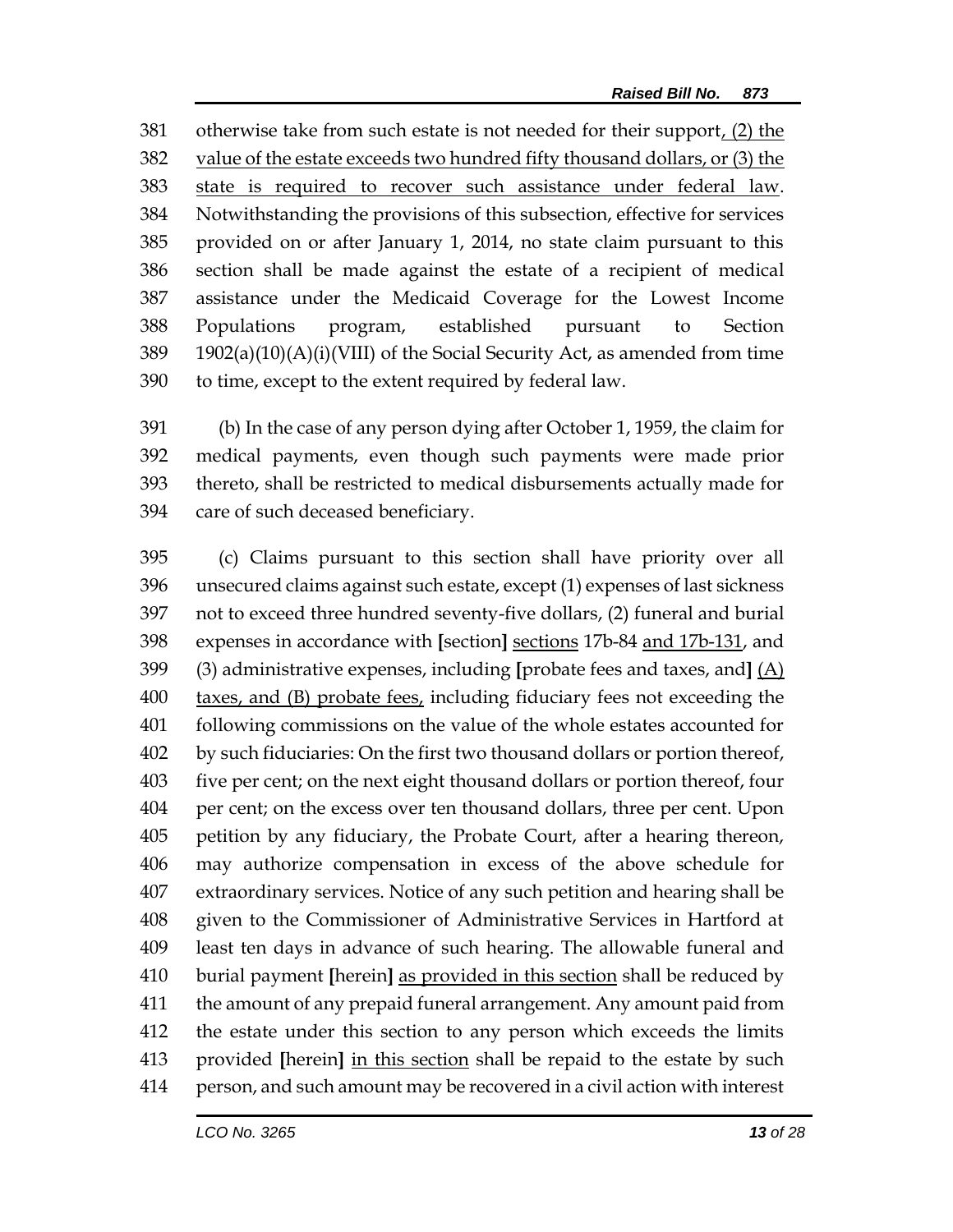at six per cent from the date of demand.

 (d) For purposes of this section, all sums due on or after July 1, 2003, to any individual after the death of a **[**public**]** cash assistance or medical assistance beneficiary from whom the state is required to recover such 419 assistance under federal law, pursuant to the terms of an annuity contract purchased at any time with assets of **[**a public assistance**]** such beneficiary, shall be deemed to be part of the estate of the deceased beneficiary and shall be payable to the state by the recipient of such annuity payments to the extent necessary **[**to achieve full reimbursement of any public assistance benefits paid to, or on behalf of, the deceased beneficiary**]** under federal law, irrespective of any provision of law. The recipient of beneficiary payments from any such annuity contract shall be solely liable to the state of Connecticut for reimbursement of **[**public assistance**]** cash assistance and medical assistance benefits paid to, or on behalf of, the deceased beneficiary that the state is required to recover under federal law and, for annuity 431 contracts with payments exceeding two hundred fifty thousand dollars, 432 all amounts due the state, regardless of federal law, to the extent of any payments received by such recipient pursuant to the annuity contract.

 (e) On and after July 1, 2021, the state shall not recover cash assistance or medical assistance from a lien filed on any property or estate valued 436 at two hundred fifty thousand dollars or less, unless the state is required to recover such assistance under federal law. Any certificate or lien filed under this section by or on behalf of the state on such property or estate prior to July 1, 2021, shall be released by the state if the recovery of such assistance is not required under federal law.

 Sec. 10. Section 17b-224 of the general statutes is repealed and the following is substituted in lieu thereof (*Effective July 1, 2021*):

 A patient who is receiving or has received care in a state humane institution, his estate or both shall be liable to reimburse the state for any unpaid portion of per capita cost, **[**to the same extent as the liability of a public assistance beneficiary under sections 17b-93 and 17b-95,**]** subject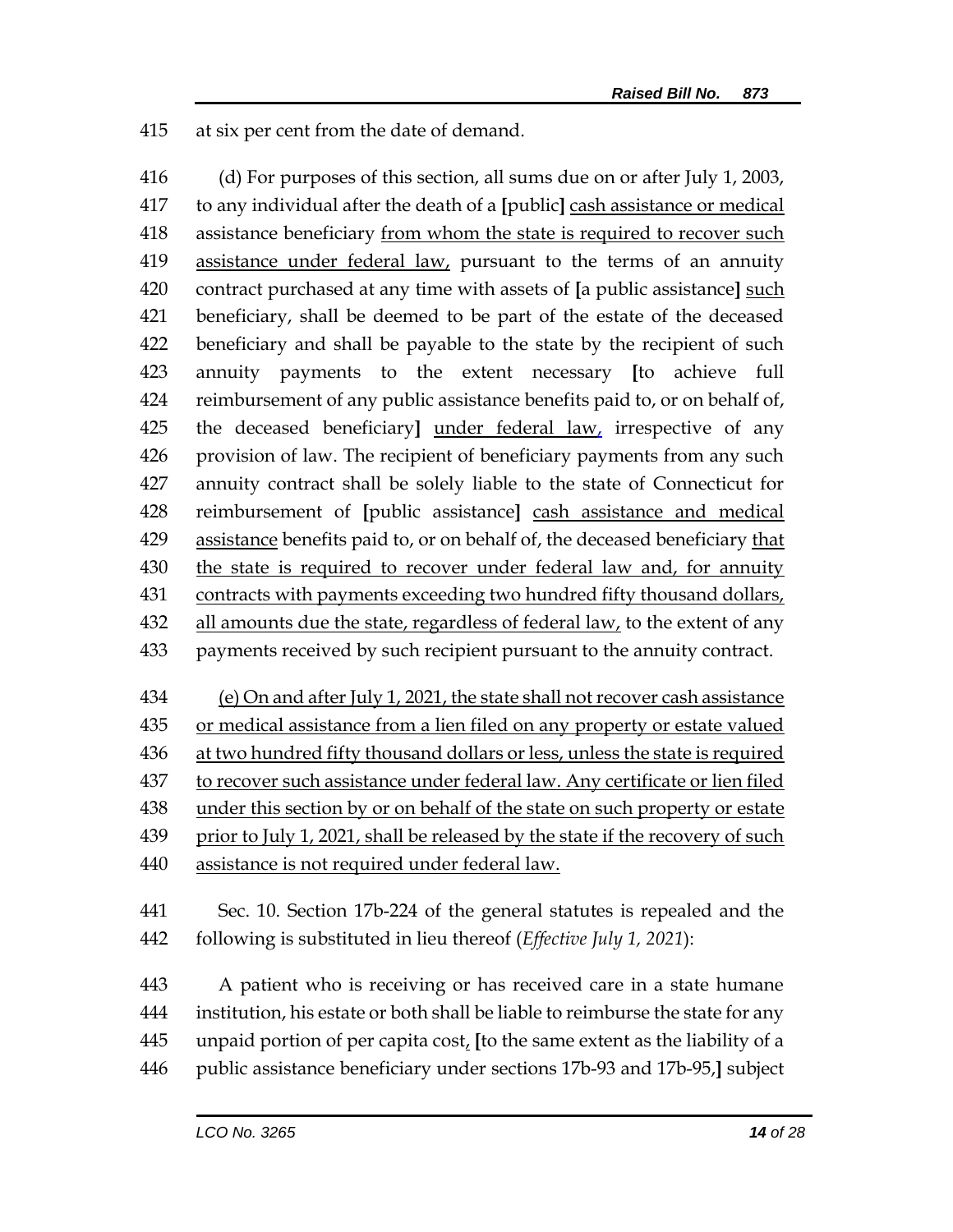| 447 | to the same protection of a surviving spouse or dependent child as is      |
|-----|----------------------------------------------------------------------------|
| 448 | provided in section 17b-95, as amended by this act, [and subject to the    |
| 449 | same limitations and the same assignment and lien rights as provided       |
| 450 | in section 17b-94] provided the unpaid portion is required to be           |
| 451 | recovered under federal law or the value of the patient's assets or estate |
| 452 | exceeds two hundred fifty thousand dollars.                                |
| 453 | Sec. 11. Section 12-18b of the general statutes is repealed and the        |
| 454 | following is substituted in lieu thereof (Effective July 1, 2021):         |
| 455 | (a) For purposes of this section:                                          |
| 456 | (1) "College and hospital property" means all real property described      |
| 457 | in subsection (a) of section 12-20a;                                       |
| 458 | (2) "District" [means any district, as defined] has the same meaning       |
| 459 | as provided in section 7-324;                                              |
| 460 | [(3) "Qualified college and hospital property" means college and           |
| 461 | hospital property described in subparagraph (B) of subdivision (2) of      |
| 462 | subsection (b) of this section;                                            |
| 463 | (4) "Qualified state, municipal or tribal property" means state,           |
| 464 | municipal or tribal property described in subparagraphs (A) to (G),        |
| 465 | inclusive, of subdivision (1) of subsection (b) of this section;           |
| 466 | (5) "Municipality" means any town, city, borough, consolidated town        |
| 467 | and city and consolidated town and borough;                                |
| 468 | (6) "Select college and hospital property" means college and hospital      |
| 469 | property described in subparagraph (A) of subdivision (2) of subsection    |
| 470 | (b) of this section;                                                       |
| 471 | (7) "Select payment in lieu of taxes account" means the account            |
| 472 | established pursuant to section 12-18c;                                    |
| 473 | (8) "Select state property" means state property described in              |
| 474 | subparagraph (H) of subdivision (1) of subsection (b) of this section;     |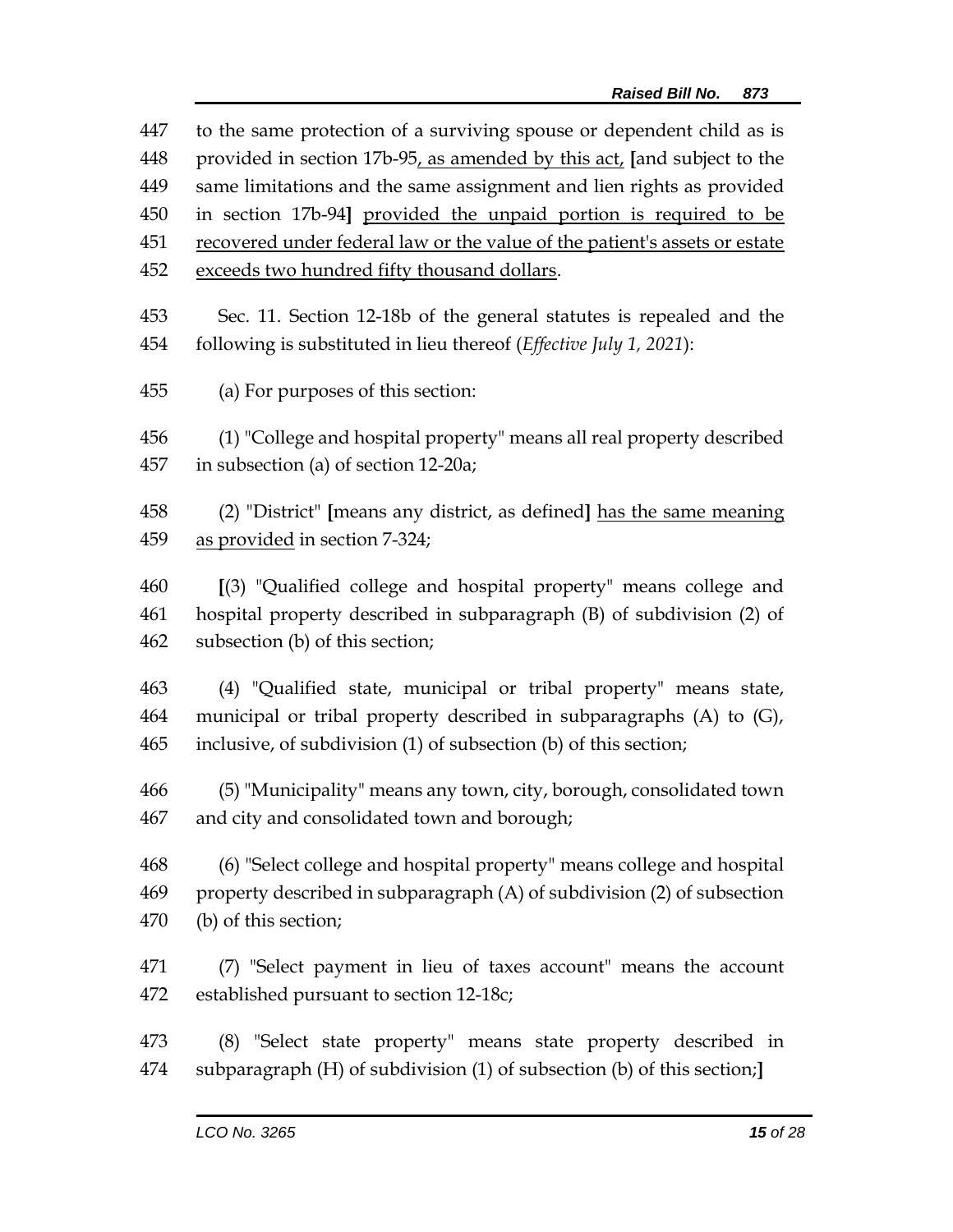(3) "Equalized net grand list per capita" means the grand list of a municipality upon which taxes were levied for the general expenses of such municipality three years prior to the fiscal year in which a grant under this section is to be paid, equalized in accordance with the provisions of section 10-261a and divided by the total population of such municipality;

 (4) "Municipality" means any town, city, borough, consolidated town 482 and city and consolidated town and borough;

 **[**(9)**]** (5) "State, municipal or tribal property" means all real property described in subsection (a) of section 12-19a;

 **[**(10) "Tier one districts or municipalities" means the ten districts or municipalities with the highest percentage of tax exempt property on the list of municipalities prepared by the Secretary of the Office of Policy and Management pursuant to subsection (c) of this section and having a mill rate of twenty-five mills or more;

 (11) "Tier two districts or municipalities" means the next twenty-five districts or municipalities after tier one districts or municipalities with the highest percentage of tax exempt property on the list of municipalities prepared by the Secretary of the Office of Policy and Management pursuant to subsection (c) of this section and having a mill rate of twenty-five mills or more;

 (12) "Tier three districts or municipalities" means all districts and municipalities not included in tier one districts or municipalities or tier two districts or municipalities;

 (13) "Tier one municipalities" means the ten municipalities with the highest percentage of tax exempt property on the list of municipalities prepared by the Secretary of the Office of Policy and Management pursuant to subsection (c) of this section and having a mill rate of twenty-five mills or more;

(14) "Tier two municipalities" means the next twenty-five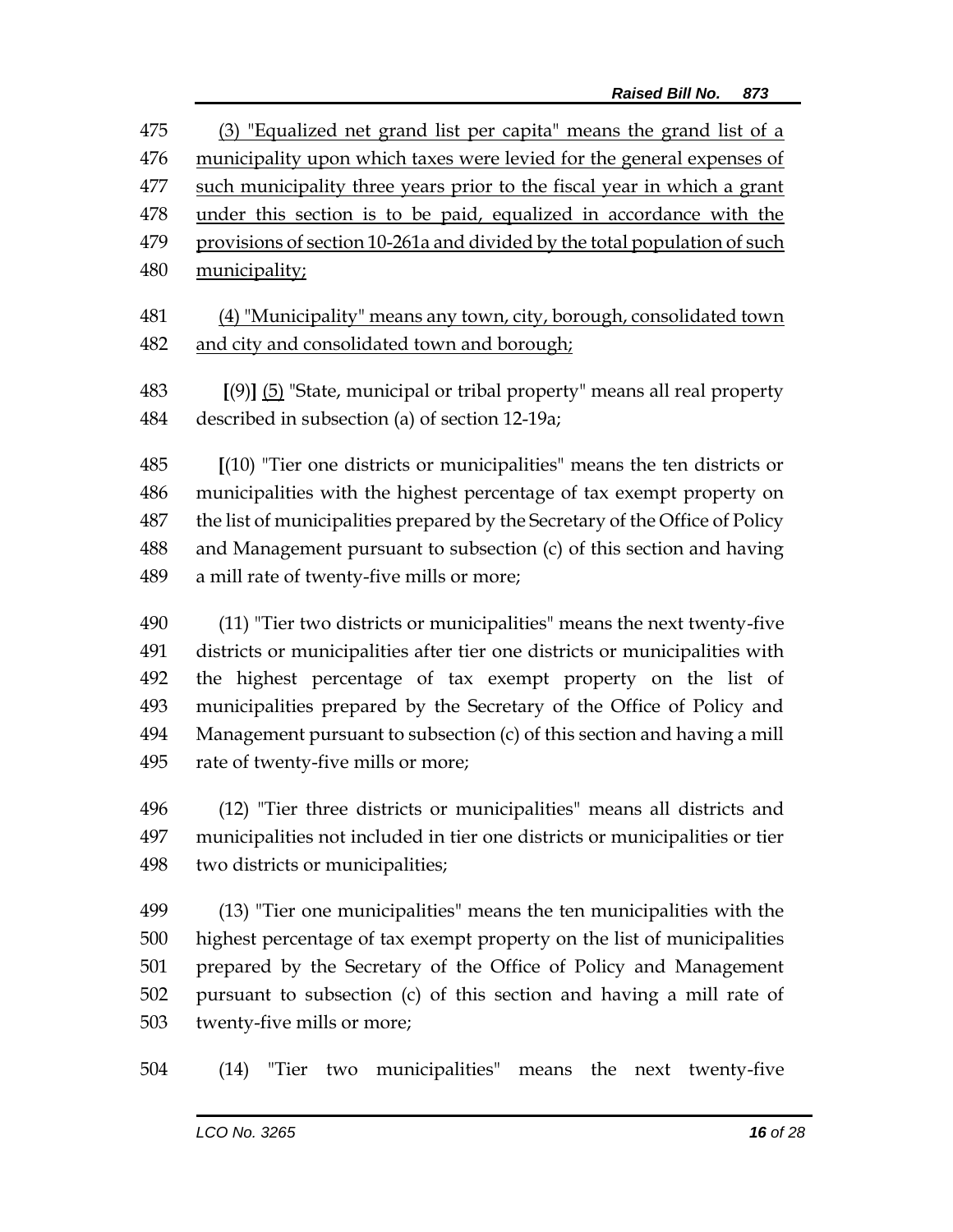| 505<br>506<br>507<br>508 | municipalities after tier one municipalities with the highest percentage<br>of tax exempt property on the list of municipalities prepared by the<br>Secretary of the Office of Policy and Management pursuant to<br>subsection (c) of this section and having a mill rate of twenty-five mills |
|--------------------------|------------------------------------------------------------------------------------------------------------------------------------------------------------------------------------------------------------------------------------------------------------------------------------------------|
| 509                      | or more;                                                                                                                                                                                                                                                                                       |
| 510<br>511               | (15) "Tier three municipalities" means all municipalities not included<br>in tier one municipalities or tier two municipalities; and                                                                                                                                                           |
| 512<br>513               | (16) "Mill rate" means the mill rate on real property and personal<br>property other than motor vehicles]                                                                                                                                                                                      |
|                          |                                                                                                                                                                                                                                                                                                |
| 514                      | (6) "Tier one municipalities" means municipalities with an equalized                                                                                                                                                                                                                           |
| 515<br>516               | net grand list per capita of less than one hundred thousand dollars per<br>capita;                                                                                                                                                                                                             |
| 517                      | (7) "Tier two municipalities" means municipalities with an equalized                                                                                                                                                                                                                           |
| 518                      | net grand list per capita of one hundred thousand dollars to two                                                                                                                                                                                                                               |
| 519                      | hundred thousand dollars per capita; and                                                                                                                                                                                                                                                       |
| 520                      | (8) "Tier three municipalities" means municipalities with an                                                                                                                                                                                                                                   |
| 521                      | equalized net grand list per capita of greater than two hundred                                                                                                                                                                                                                                |
| 522                      | thousand dollars per capita.                                                                                                                                                                                                                                                                   |
| 523                      | (b) Notwithstanding the provisions of sections 12-19a and 12-20a, all                                                                                                                                                                                                                          |
| 524                      | funds appropriated for state grants in lieu of taxes shall be payable to                                                                                                                                                                                                                       |
| 525                      | municipalities and districts pursuant to the provisions of this section.                                                                                                                                                                                                                       |
| 526                      | On or before January first, annually, the Secretary of the Office of Policy                                                                                                                                                                                                                    |
| 527                      | and Management shall determine the amount due, as a state grant in                                                                                                                                                                                                                             |
| 528                      | lieu of taxes, to each municipality and district in this state wherein                                                                                                                                                                                                                         |
| 529                      | college and hospital property is located and to each municipality in this                                                                                                                                                                                                                      |
| 530                      | state wherein state, municipal or tribal property, except that which was                                                                                                                                                                                                                       |
| 531                      | acquired and used for highways and bridges, but not excepting                                                                                                                                                                                                                                  |
| 532                      | property acquired and used for highway administration or maintenance                                                                                                                                                                                                                           |
| 533                      | purposes, is located.                                                                                                                                                                                                                                                                          |

(1) The grant payable to any municipality for state, municipal or tribal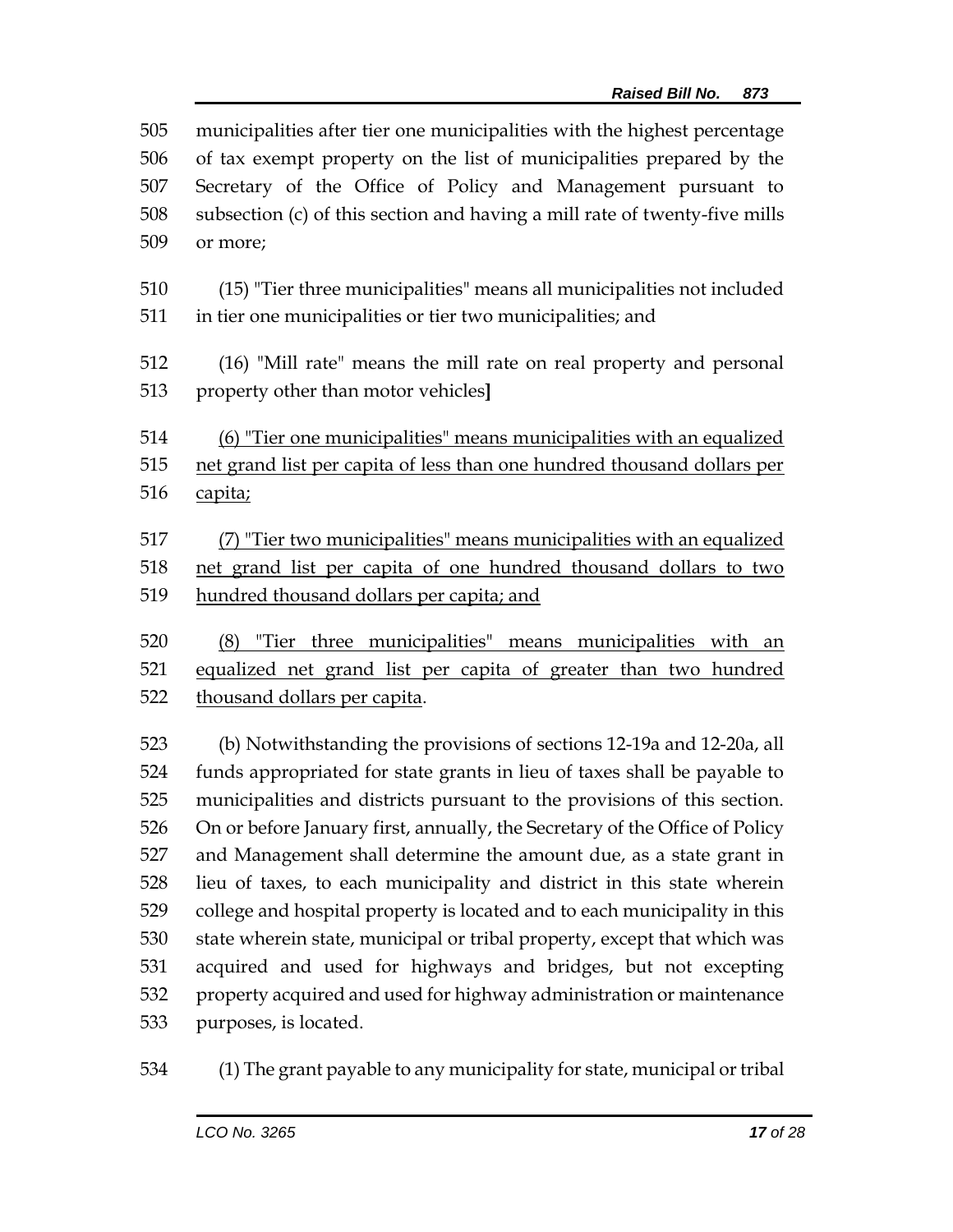property under the provisions of this section in the fiscal year ending June 30, 2017, and each fiscal year thereafter shall be equal to the total of:

 (A) One hundred per cent of the property taxes that would have been paid with respect to any facility designated by the Commissioner of Correction, on or before August first of each year, to be a correctional facility administered under the auspices of the Department of Correction or a juvenile detention center under direction of the Department of Children and Families that was used for incarcerative purposes during the preceding fiscal year. If a list containing the name and location of such designated facilities and information concerning their use for purposes of incarceration during the preceding fiscal year is not available from the Secretary of the State on August first of any year, the Commissioner of Correction shall, on said date, certify to the Secretary of the Office of Policy and Management a list containing such information;

 (B) One hundred per cent of the property taxes that would have been paid with respect to that portion of the John Dempsey Hospital located at The University of Connecticut Health Center in Farmington that is used as a permanent medical ward for prisoners under the custody of the Department of Correction. Nothing in this section shall be construed as designating any portion of The University of Connecticut Health Center John Dempsey Hospital as a correctional facility;

 (C) One hundred per cent of the property taxes that would have been paid on any land designated within the 1983 Settlement boundary and taken into trust by the federal government for the Mashantucket Pequot Tribal Nation on or after June 8, 1999;

 (D) Subject to the provisions of subsection (c) of section 12-19a, sixty- five per cent of the property taxes that would have been paid with respect to the buildings and grounds comprising Connecticut Valley Hospital and Whiting Forensic Hospital in Middletown;

(E) With respect to any municipality in which more than fifty per cent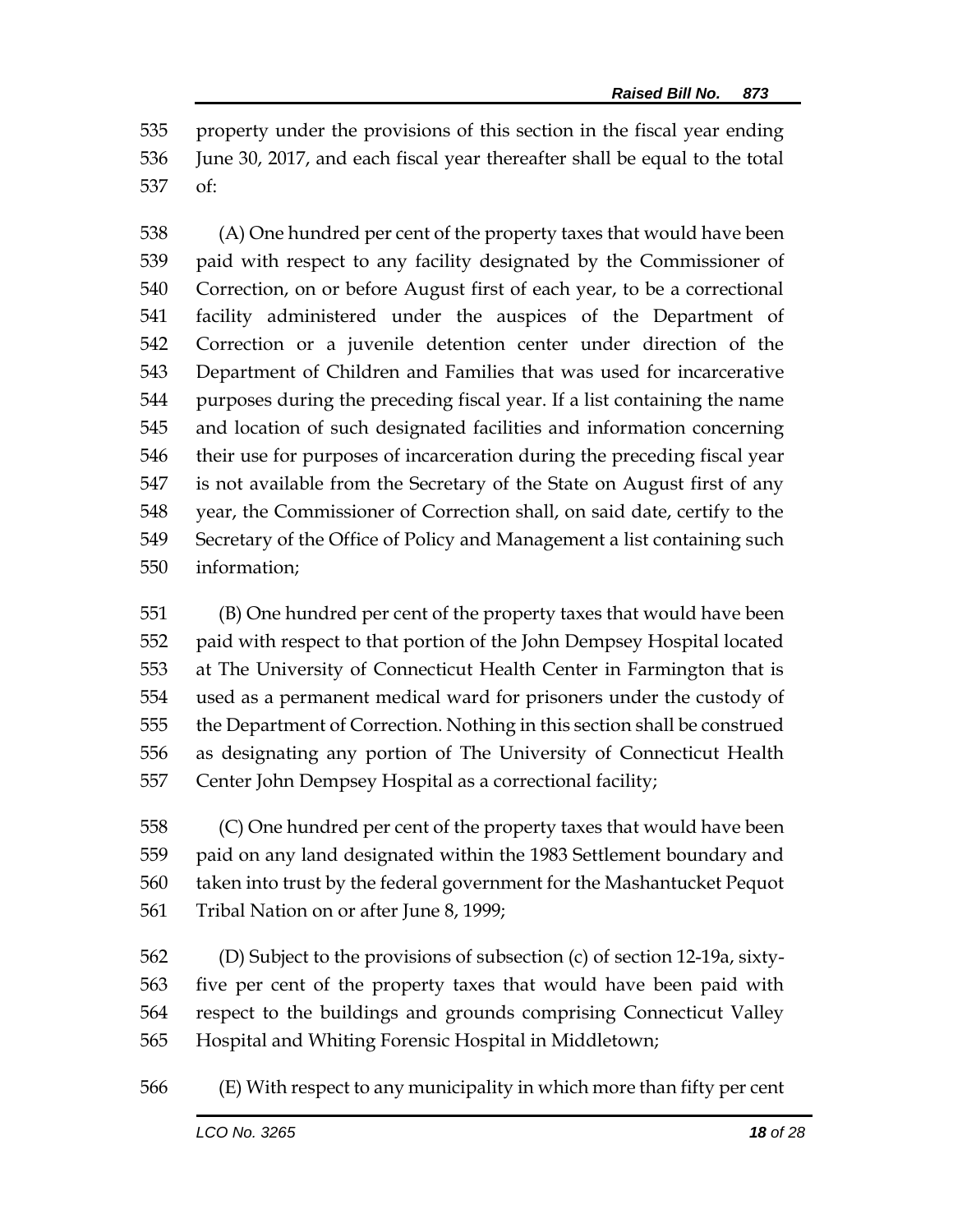of the property is state-owned real property, one hundred per cent of the property taxes that would have been paid with respect to such state-owned property;

 (F) Forty-five per cent of the property taxes that would have been paid with respect to all municipally owned airports; except for the exemption applicable to such property, on the assessment list in such municipality for the assessment date two years prior to the commencement of the state fiscal year in which such grant is payable. The grant provided pursuant to this section for any municipally owned airport shall be paid to any municipality in which the airport is located, except that the grant applicable to Sikorsky Airport shall be paid one-half to the town of Stratford and one-half to the city of Bridgeport;

 (G) Forty-five per cent of the property taxes that would have been paid with respect to any land designated within the 1983 Settlement boundary and taken into trust by the federal government for the Mashantucket Pequot Tribal Nation prior to June 8, 1999, or taken into trust by the federal government for the Mohegan Tribe of Indians of Connecticut, provided the real property subject to this subparagraph shall be the land only, and shall not include the assessed value of any structures, buildings or other improvements on such land; and

 (H) Forty-five per cent of the property taxes that would have been paid with respect to all other state-owned real property.

 (2) (A) The grant payable to any municipality or district for college and hospital property under the provisions of this section in the fiscal year ending June 30, 2017, and each fiscal year thereafter shall be equal to the total of seventy-seven per cent of the property taxes that, except for any exemption applicable to any college and hospital property under the provisions of section 12-81, would have been paid with respect to college and hospital property on the assessment list in such municipality or district for the assessment date two years prior to the commencement of the state fiscal year in which such grant is payable; and

(B) Notwithstanding the provisions of subparagraph (A) of this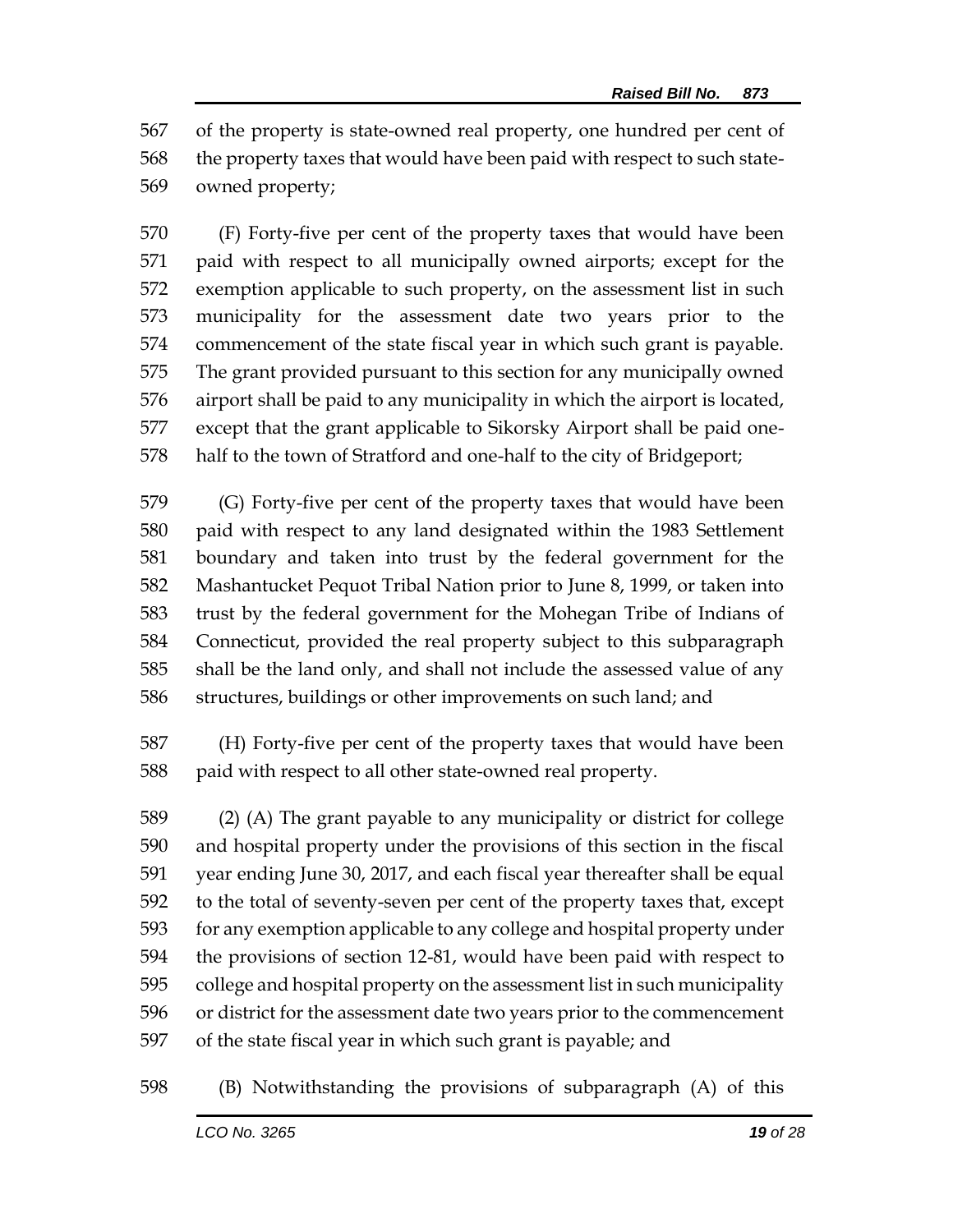subdivision, the grant payable to any municipality or district with respect to a campus of the United States Department of Veterans Affairs Connecticut Healthcare Systems shall be one hundred per cent.

 (c) The Secretary of the Office of Policy and Management shall list municipalities, boroughs and districts based on (1) the percentage of real property on the 2012 grand list of each municipality that is exempt from property tax under any provision of the general statutes other than that property described in subparagraph (A) of subdivision (1) of subsection (b) of this section, and (2) for the fiscal year ending June 30, 2022, and each fiscal year thereafter, the equalized net grand list per capita of each municipality. Boroughs and districts shall have the same ranking as the town, city, consolidated town and city or consolidated town and borough in which such borough or district is located.

 **[**(d) For the fiscal year ending June 30, 2017, if the total of grants payable to each municipality and district in accordance with the provisions of subsection (b) of this section exceeds the amount appropriated for the purposes of said subsection (b) for said fiscal year: (1) The amount of the grant payable to each municipality for state, municipal or tribal property and to each municipality or district for college and hospital property shall be reduced proportionately, provided the percentage of the property taxes payable to a municipality or district with respect to such property shall not be lower than the percentage paid to the municipality or district for such property for the fiscal year ending June 30, 2015; and (2) certain municipalities and districts shall receive an additional payment in lieu of taxes grant payable from the Municipal Revenue Sharing Fund established in section 4-66p. The total amount of the grant payment is as follows:

| T <sub>1</sub> | Municipality/District | <b>Grant Amount</b> |
|----------------|-----------------------|---------------------|
| T <sub>2</sub> |                       |                     |
| T <sub>3</sub> | Ansonia               | 19,652              |
| T4             | Bridgeport            | 3,095,669           |
| T <sub>5</sub> | Chaplin               | 10,692              |
| T <sub>6</sub> | Danbury               | 593,619             |
| T <sub>7</sub> | Deep River            | 1,876               |
|                |                       |                     |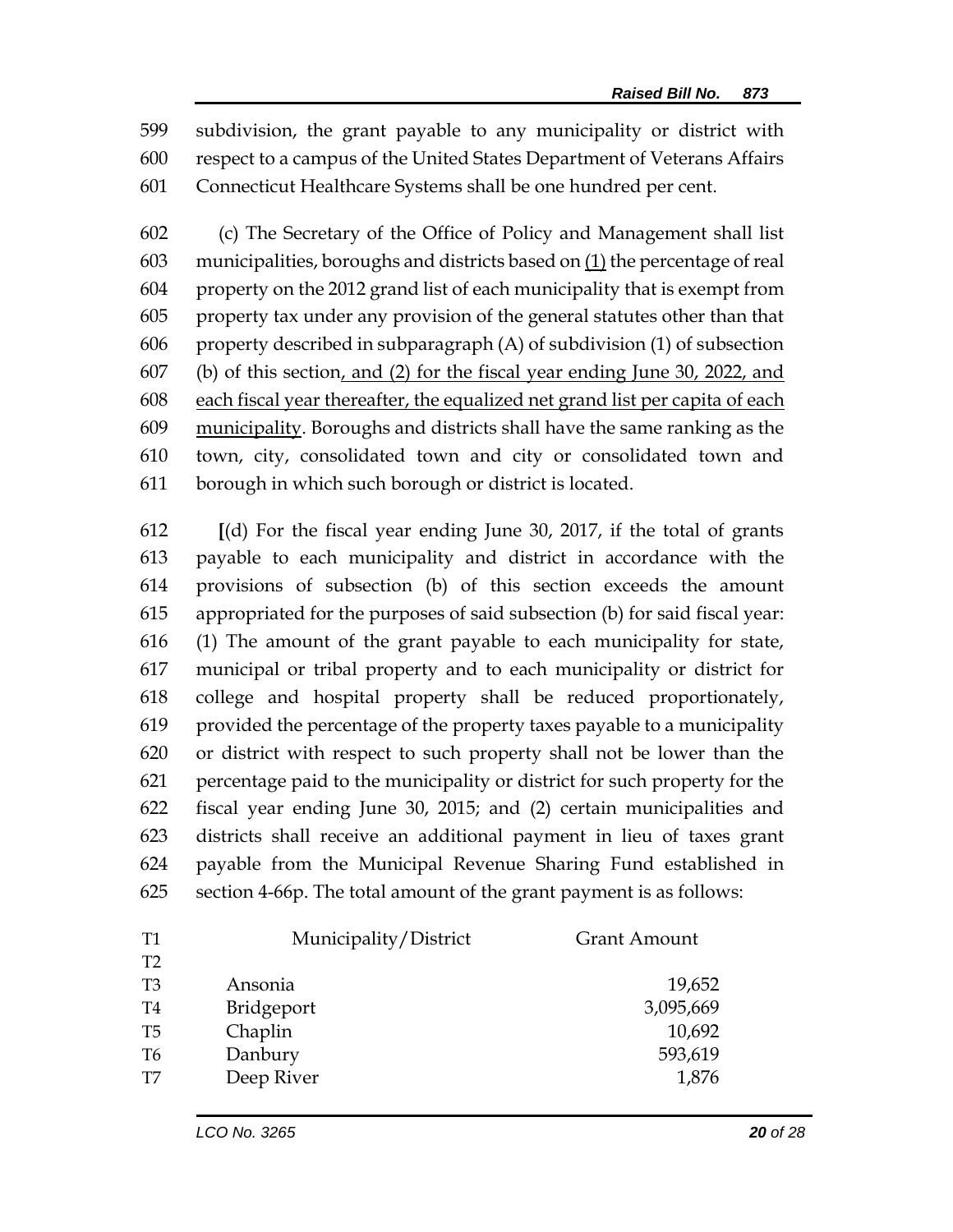|                 |                                                                            | <b>Raised Bill No.</b> | 873 |
|-----------------|----------------------------------------------------------------------------|------------------------|-----|
| T <sub>8</sub>  | Derby                                                                      | 132,817                |     |
| T <sub>9</sub>  | East Granby                                                                | 9,474                  |     |
| T <sub>10</sub> | East Hartford                                                              | 205,669                |     |
| <b>T11</b>      | Hamden                                                                     | 593,967                |     |
| T <sub>12</sub> | Hartford                                                                   | 11,883,205             |     |
| <b>T13</b>      | Killingly                                                                  | 44,593                 |     |
| T14             | Ledyard                                                                    | 2,881                  |     |
| <b>T15</b>      | Litchfield                                                                 | 13,303                 |     |
| T16             | Mansfield                                                                  | 2,516,331              |     |
| <b>T17</b>      | Meriden                                                                    | 248,303                |     |
| <b>T18</b>      | Middletown                                                                 | 695,770                |     |
| T19             | Montville                                                                  | 25,080                 |     |
| <b>T20</b>      | New Britain                                                                | 1,995,060              |     |
| T <sub>21</sub> | New Haven                                                                  | 14,584,940             |     |
| T <sub>22</sub> | New London                                                                 | 1,297,919              |     |
| T <sub>23</sub> | Newington                                                                  | 169,211                |     |
| <b>T24</b>      | North Canaan                                                               | 4,203                  |     |
| T <sub>25</sub> | Norwich                                                                    | 248,588                |     |
| T <sub>26</sub> | Plainfield                                                                 | 15,417                 |     |
| T27             | Simsbury                                                                   | 20,731                 |     |
| <b>T28</b>      | Stafford                                                                   | 41,189                 |     |
| T <sub>29</sub> | Stamford                                                                   | 528,332                |     |
| <b>T30</b>      | Suffield                                                                   | 51,434                 |     |
| <b>T31</b>      | Wallingford                                                                | 58,914                 |     |
| T <sub>32</sub> | Waterbury                                                                  | 3,141,669              |     |
| <b>T33</b>      | West Hartford                                                              | 202,308                |     |
| <b>T34</b>      | West Haven                                                                 | 324,832                |     |
| <b>T35</b>      | Windham                                                                    | 1,193,950              |     |
| T <sub>36</sub> | Windsor                                                                    | 9,241                  |     |
| <b>T37</b>      | Windsor Locks                                                              | 31,122                 |     |
| <b>T38</b>      | Borough of Danielson (Killingly)                                           | 2,135                  |     |
| T <sub>39</sub> | Borough of Litchfield                                                      | 137                    |     |
| <b>T40</b>      | Middletown: South Fire District                                            | 1,121                  |     |
| T41             | Plainfield - Plainfield Fire District                                      | 296                    |     |
| T42             | West Haven First Center (D1)                                               | 1,136                  |     |
| T43             | West Haven: Allingtown FD (D3)                                             | 50,751                 |     |
| <b>T44</b>      | West Haven: West Shore FD (D2)                                             | 33,544                 |     |
| 626             | (e) $(1)$ For the fiscal years ending June 30, 2018, and June 30, 2019, if |                        |     |

627 the total of grants payable to each municipality and district in 628 accordance with the provisions of subsection (b) of this section exceeds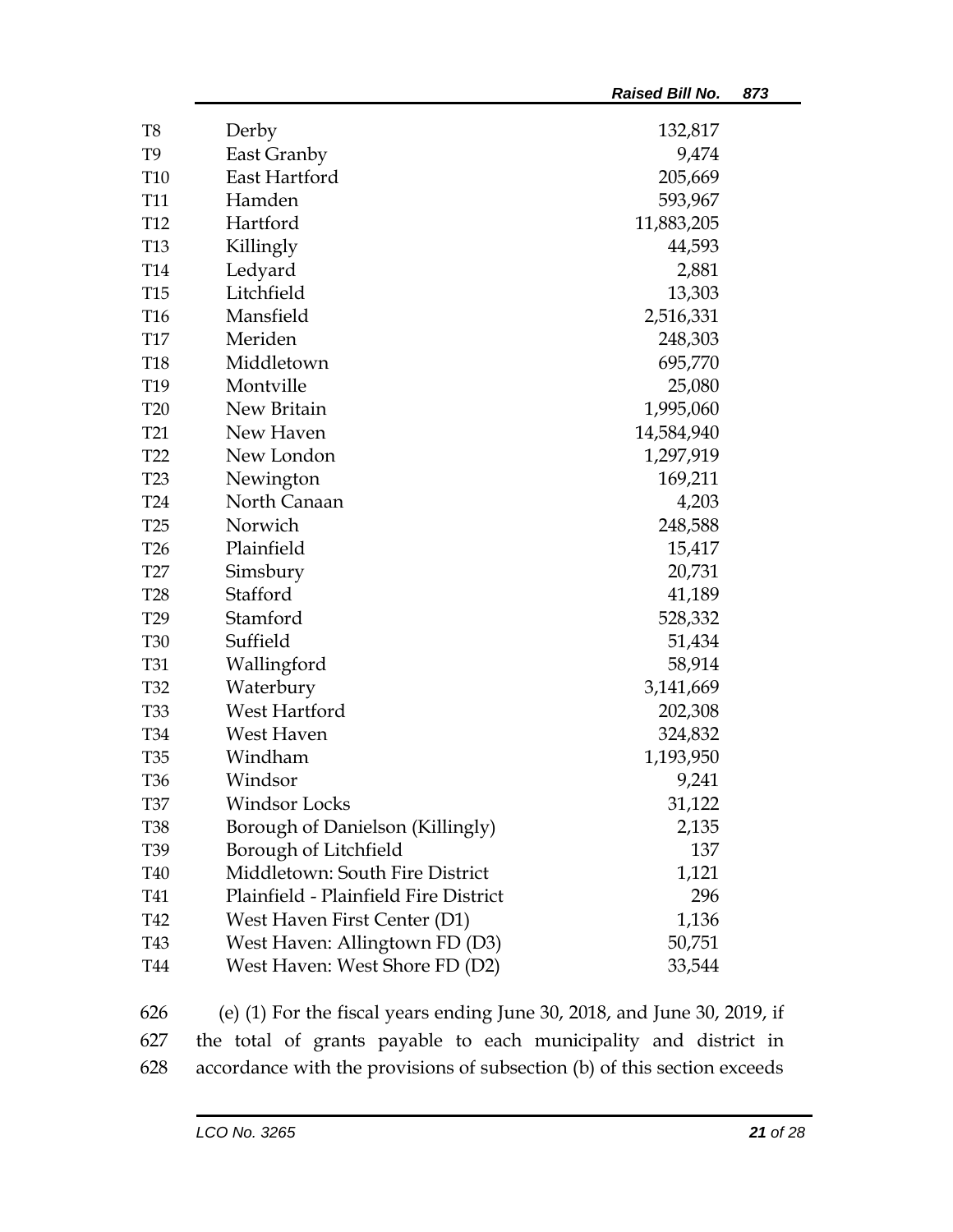the amount appropriated for the purposes of said subsection (b) for said fiscal years: (A) The amount of the grant payable to each municipality for state, municipal or tribal property and to each municipality or district for college and hospital property shall be reduced proportionately, provided the percentage of the property taxes payable to a municipality or district with respect to such property shall not be lower than the percentage paid to the municipality or district for such property for the fiscal year ending June 30, 2015; and (B) certain municipalities and districts shall receive an additional payment in lieu of taxes grant payable from the select payment in lieu of taxes account. The total amount of the grant payment is as follows:

| T45             | Municipality/District | Grant Amount |
|-----------------|-----------------------|--------------|
| T46             | Ansonia               | 20,543       |
| T47             | Bridgeport            | 3,236,058    |
| T48             | Chaplin               | 11,177       |
| T49             | Danbury               | 620,540      |
| <b>T50</b>      | Deep River            | 1,961        |
| <b>T51</b>      | Derby                 | 138,841      |
| T <sub>52</sub> | East Granby           | 9,904        |
| <b>T53</b>      | East Hartford         | 214,997      |
| <b>T54</b>      | Hamden                | 620,903      |
| <b>T55</b>      | Hartford              | 12,422,113   |
| T <sub>56</sub> | Killingly             | 46,615       |
| <b>T57</b>      | Ledyard               | 3,012        |
| <b>T58</b>      | Litchfield            | 13,907       |
| T <sub>59</sub> | Mansfield             | 2,630,447    |
| <b>T60</b>      | Meriden               | 259,564      |
| T61             | Middletown            | 727,324      |
| T62             | Montville             | 26,217       |
| T63             | New Britain           | 2,085,537    |
| T64             | New Haven             | 15,246,372   |
| T65             | New London            | 1,356,780    |
| T <sub>66</sub> | Newington             | 176,884      |
| T67             | North Canaan          | 4,393        |
| T68             | Norwich               | 259,862      |
| T69             | Plainfield            | 16,116       |
| <b>T70</b>      | Simsbury              | 21,671       |
| T71             | Stafford              | 43,057       |
| T72             | Stamford              | 552,292      |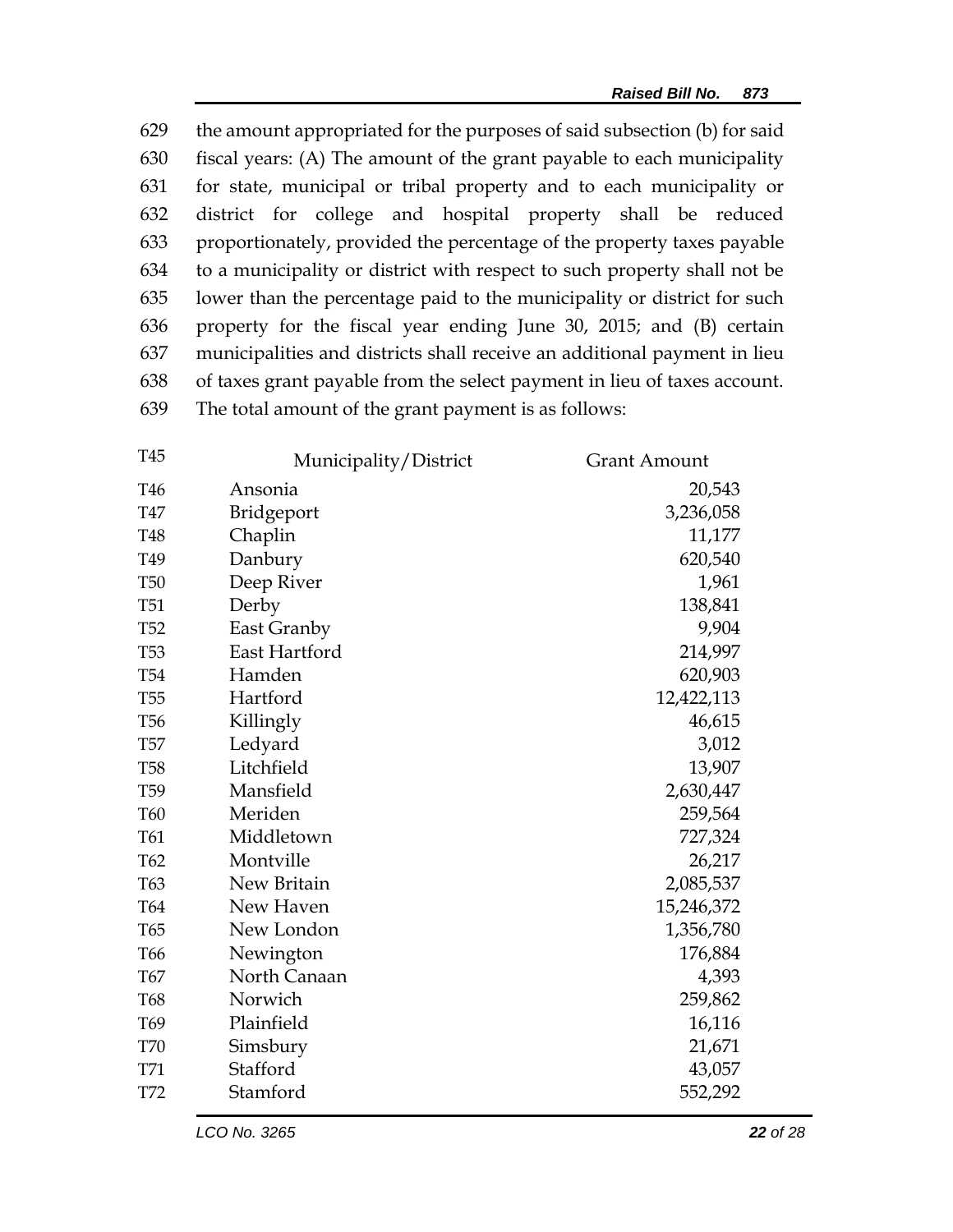|            |                                       | <b>Raised Bill No.</b><br>873 |
|------------|---------------------------------------|-------------------------------|
| T73        | Suffield                              | 53,767                        |
| T74        | Wallingford                           | 61,586                        |
| T75        | Waterbury                             | 3,284,145                     |
| T76        | West Hartford                         | 211,483                       |
| T77        | West Haven                            | 339,563                       |
| <b>T78</b> | Windham                               | 1,248,096                     |
| T79        | Windsor                               | 9,660                         |
| <b>T80</b> | Windsor Locks                         | 32,533                        |
| <b>T81</b> | Borough of Danielson (Killingly)      | 2,232                         |
| T82        | Borough of Litchfield                 | 143                           |
| T83        | Middletown: South Fire District       | 1,172                         |
| T84        | Plainfield - Plainfield Fire District | 309                           |
| T85        | West Haven First Center (D1)          | 1,187                         |
| T86        | West Haven: Allingtown FD (D3)        | 53,053                        |
| T87        | West Haven: West Shore FD (D2)        | 35,065                        |

 (2) For the fiscal year ending June 30, 2020, and each fiscal year thereafter, if the total of grants payable to each municipality and district in accordance with the provisions of subsection (b) of this section exceeds the amount appropriated for the purposes of said subsection (b) for said fiscal years:

 (A) The amount of the grant payable to each municipality for qualified state, municipal or tribal property and to each municipality or district for qualified college and hospital property shall be reduced proportionately, provided the percentage of the property taxes payable to a municipality or district with respect to such property shall not be lower than the percentage paid to the municipality or district for such property for the fiscal year ending June 30, 2015;

 (B) The amount of the grant payable to each municipality or district for select college and hospital property shall be reduced as follows: (i) Tier one districts or municipalities shall each receive a grant in lieu of taxes equal to forty-two per cent of the property taxes that, except for any exemption applicable to any college and hospital property under the provisions of section 12-81, would have been paid to such municipality or district with respect to select college and hospital property; (ii) tier two districts or municipalities shall each receive a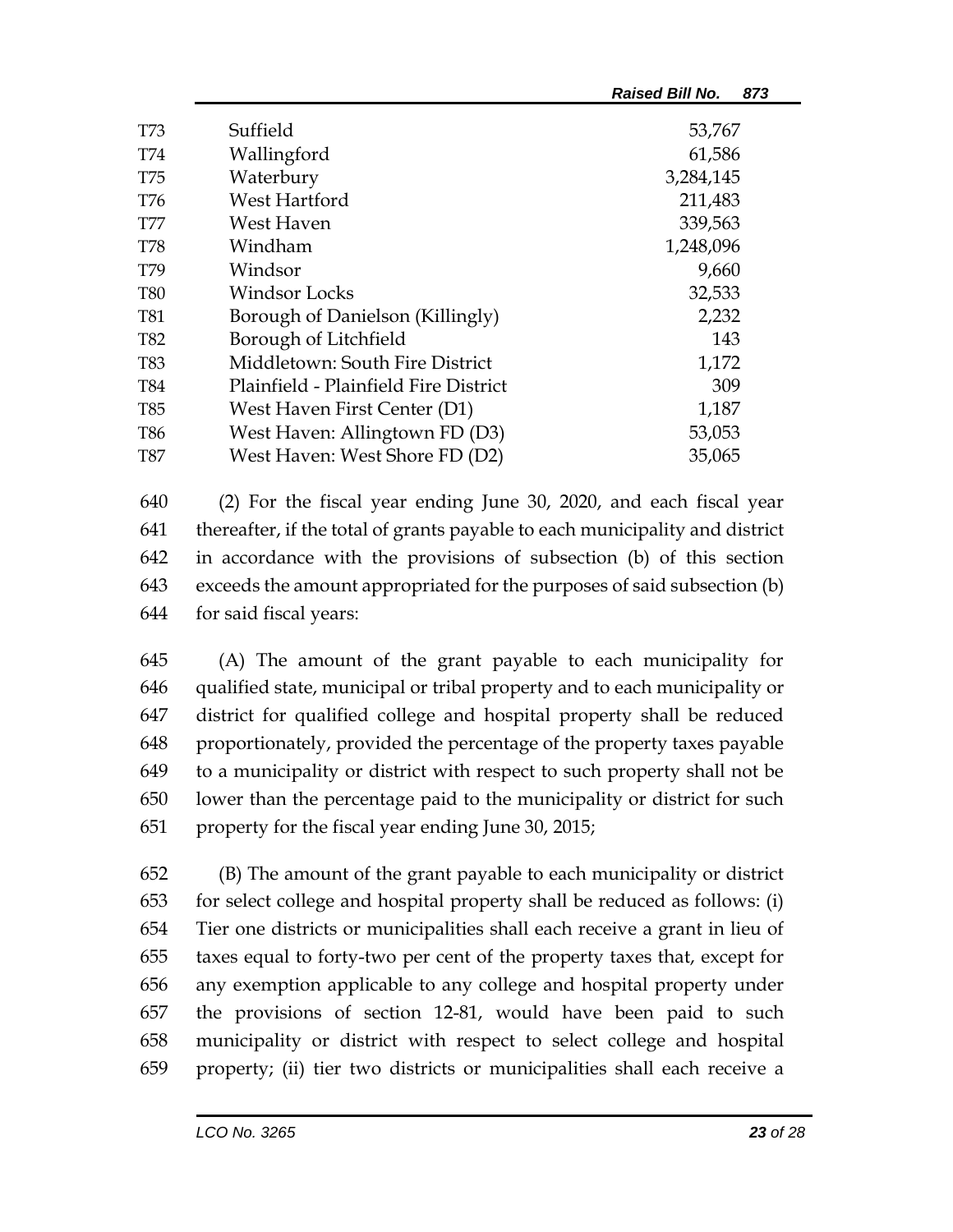grant in lieu of taxes equal to thirty-seven per cent of the property taxes that, except for any exemption applicable to any college and hospital property under the provisions of section 12-81, would have been paid to such municipality or district with respect to select college and hospital property; and (iii) tier three districts or municipalities shall each receive a grant in lieu of taxes equal to thirty-two per cent of the property taxes that, except for any exemption applicable to any college and hospital property under the provisions of section 12-81, would have been paid to such municipality or district with respect to select college and hospital property. Grants in excess of thirty-two per cent of the property taxes that, except for any exemption applicable to any college and hospital property under the provisions of section 12-81, would have been paid to tier one districts or municipalities and to tier two districts or municipalities with respect to select college and hospital property shall be payable from the select payment in lieu of taxes account; and

 (C) The amount of the grant payable to each municipality for select state property shall be reduced as follows: (i) Tier one municipalities shall each receive a grant in lieu of taxes equal to thirty-two per cent of the property taxes that, except for any exemption applicable to any state property under the provisions of section 12-81, would have been paid to such municipality with respect to select state property; (ii) tier two municipalities shall each receive a grant in lieu of taxes equal to twenty- eight per cent of the property taxes that, except for any exemption applicable to any state property under the provisions of section 12-81, would have been paid to such municipality with respect to select state property; and (iii) tier three municipalities shall each receive a grant in lieu of taxes equal to twenty-four per cent of the property taxes that, except for any exemption applicable to any state property under the provisions of section 12-81, would have been paid to such municipality with respect to select state property. Grants in excess of twenty-four per cent of the property taxes that, except for any exemption applicable to any state property under the provisions of section 12-81, would have been paid to tier one municipalities and to tier two municipalities with respect to select state property shall be payable from the select payment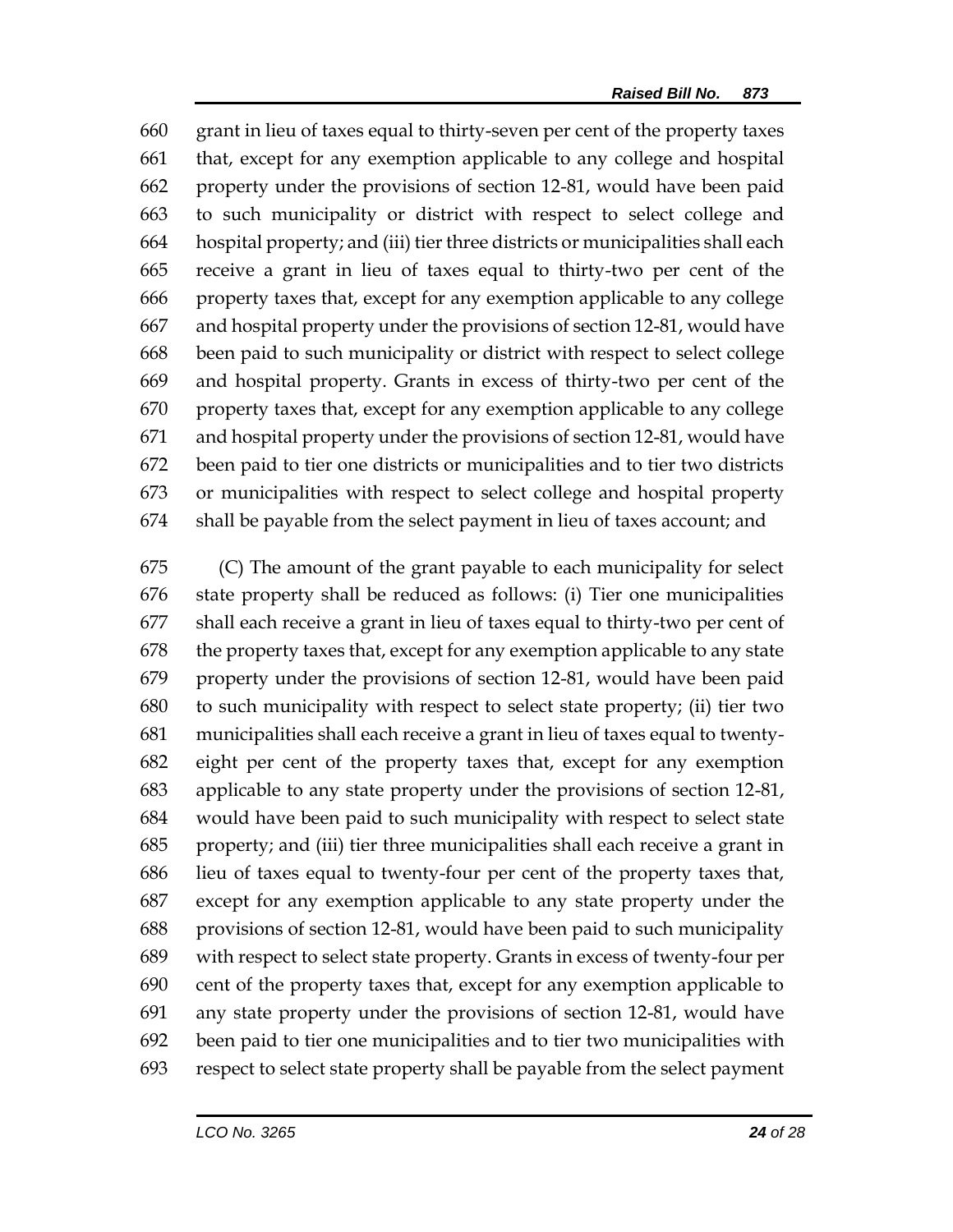#### in lieu of taxes account.

 (3) If the total of grants payable to each municipality and district in accordance with the provisions of subsection (b) of this section and subdivision (2) of this subsection exceeds the amount appropriated for the purposes of said subsection and said subdivision and the amount available in the select payment in lieu of taxes account in any fiscal year, the amount of the grant payable to each municipality for state, municipal or tribal property and to each municipality or district for college and hospital property shall be reduced proportionately, provided (A) the grant payable to tier one districts or municipalities for select college and hospital property shall be ten percentage points more than the grant payable to tier three districts or municipalities for such property, (B) the grant payable to tier two districts or municipalities for select college and hospital property shall be five percentage points more than the grant payable to tier three districts or municipalities for such property, (C) the grant payable to tier one municipalities for select state property shall be eight percentage points more than the grant payable to tier three municipalities for such property, and (D) the grant payable to tier two municipalities for select state property shall be four percentage points more than the grant payable to tier three municipalities for such property. Grants to tier one municipalities or districts and grants to tier two municipalities or districts in excess of grants paid to tier three municipalities or districts pursuant to this subsection shall be payable from the select payment in lieu of taxes account. Grants to tier one municipalities and grants to tier two municipalities in excess of grants paid to tier three municipalities pursuant to this subsection shall be payable from the select payment in lieu of taxes account.**]**

# (d) For the fiscal year ending June 30, 2022, and each fiscal year thereafter:

 (1) If the total of grants payable to each municipality and district in accordance with the provisions of subsection (b) of this section exceeds

the amount appropriated for the purposes of said subsection for each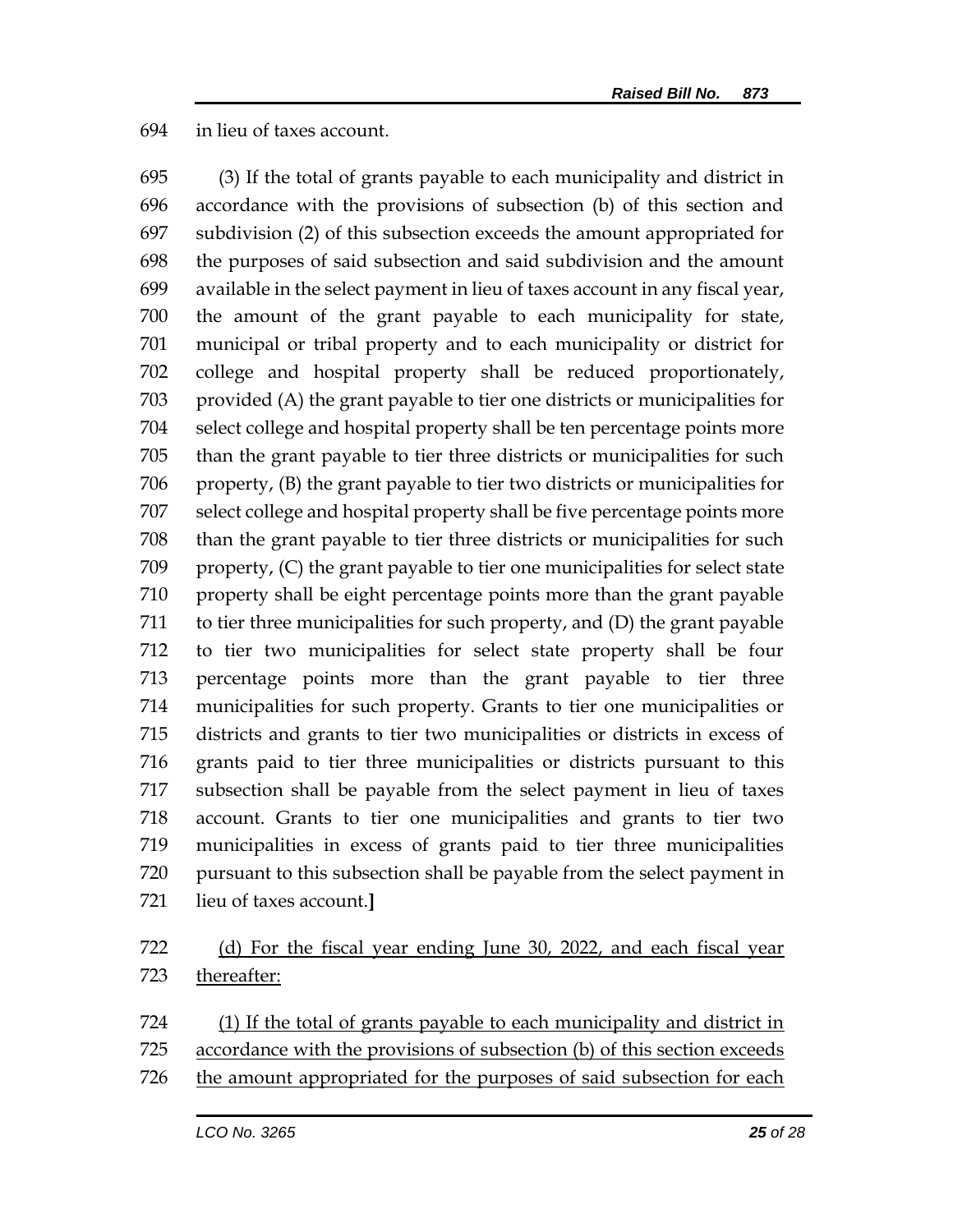# such fiscal year:

| 728 | (A) Each tier one municipality and district shall receive fifty per cent |  |
|-----|--------------------------------------------------------------------------|--|
| 729 | of the grant amount payable to such municipality or district as          |  |
| 730 | calculated under subsection (b) of this section;                         |  |
|     |                                                                          |  |
| 731 | (B) Each tier two municipality and district shall receive forty per cent |  |
| 732 | of the grant amount payable to such municipality or district as          |  |
| 733 | calculated under subsection (b) of this section; and                     |  |
|     |                                                                          |  |
| 734 | (C) Each tier three municipality and district shall receive thirty per   |  |
| 735 | cent of the grant amount payable to such municipality or district as     |  |
| 736 | calculated under subsection (b) of this section; and                     |  |
|     |                                                                          |  |
| 737 | (2) If the total of grants payable to each municipality and district in  |  |
| 738 | accordance with the provisions of subdivision (1) of this subsection     |  |
| 739 | exceeds the amount appropriated for the purposes of said subdivision     |  |
| 740 | in any fiscal year, the amount of the grant payable to each municipality |  |
| 741 | and district shall be reduced proportionately.                           |  |
|     |                                                                          |  |
| 742 | $[f(f)]$ (a) Notwithetending the provisions of subsections (a) to $(d)$  |  |

 **[(f)]** (e) Notwithstanding the provisions of subsections (a) to (d), inclusive, of this section, for any municipality receiving payments under section 15-120ss, property located in such municipality at Bradley International Airport shall not be included in the calculation of any state grant in lieu of taxes pursuant to this section.

 **[**(g)**]** (f) For purposes of this section, any real property **[**which**]** that is owned by the John Dempsey Hospital Finance Corporation established pursuant to the provisions of sections 10a-250 to 10a-263, inclusive, or by one or more subsidiary corporations established pursuant to subdivision (13) of section 10a-254 and **[**which**]** that is free from taxation pursuant to the provisions of section 10a-259 shall be deemed to be state-owned real property.

 **[**(h)**]** (g) The Office of Policy and Management shall report, in accordance with the provisions of section 11-4a, to the joint standing committee of the General Assembly having cognizance of matters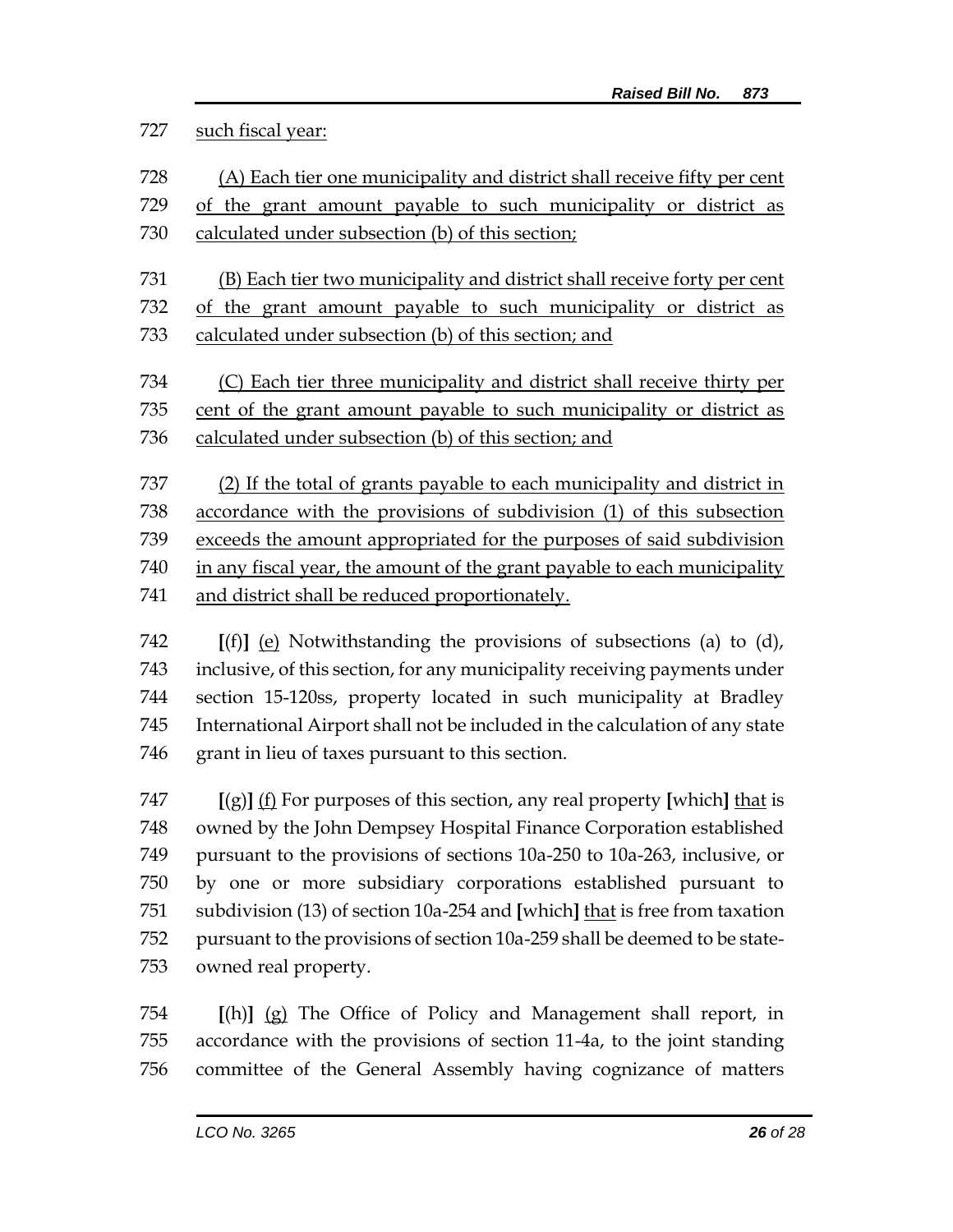relating to finance, revenue and bonding, on or before July 1, **[**2017, and on or before July first annually thereafter until July 1, 2020**]** 2021, and annually thereafter, with regard to the grants distributed in accordance with this section, and shall include in such reports any recommendations for changes in the grants.

762 Sec. 12. Section 12-18c of the general statutes is repealed and the 763 following is substituted in lieu thereof (*Effective July 1, 2021*):

 There is established an account to be known as the "select payment in lieu of taxes account" which shall be a separate, nonlapsing account within the General Fund. The account shall contain any moneys required by law to be deposited in the account. Moneys in the account shall be expended by the Office of Policy and Management for **[**the purposes of making select grants to municipalities and districts for payments in lieu of taxes as provided for in subdivision (1) of subsection (e) of section 12-18b, subparagraphs (B) and (C) of subdivision (2) of subsection (e) of section 12-18b, subdivision (3) of subsection (e) of section 12-18b and for**]** any **[**other**]** purpose expressly provided by law.

| This act shall take effect as follows and shall amend the following<br>sections: |              |               |
|----------------------------------------------------------------------------------|--------------|---------------|
| Section 1                                                                        | from passage | New section   |
| Sec. 2                                                                           | July 1, 2021 | $4a-13$       |
| Sec. 3                                                                           | July 1, 2021 | $4a-16$       |
| Sec. 4                                                                           | July 1, 2021 | $17b - 77(b)$ |
| Sec. 5                                                                           | July 1, 2021 | 17b-79        |
| Sec. $6$                                                                         | July 1, 2021 | 17b-85        |
| Sec. 7                                                                           | July 1, 2021 | 17b-93        |
| Sec. 8                                                                           | July 1, 2021 | 17b-94        |
| Sec. 9                                                                           | July 1, 2021 | 17b-95        |
| Sec. 10                                                                          | July 1, 2021 | 17b-224       |
| Sec. 11                                                                          | July 1, 2021 | 12-18b        |
| Sec. 12                                                                          | July 1, 2021 | $12-18c$      |

## *Statement of Purpose:*

To (1) mitigate adverse tax consequences resulting from employees working remotely during the taxable year 2020 due to COVID-19, (2)